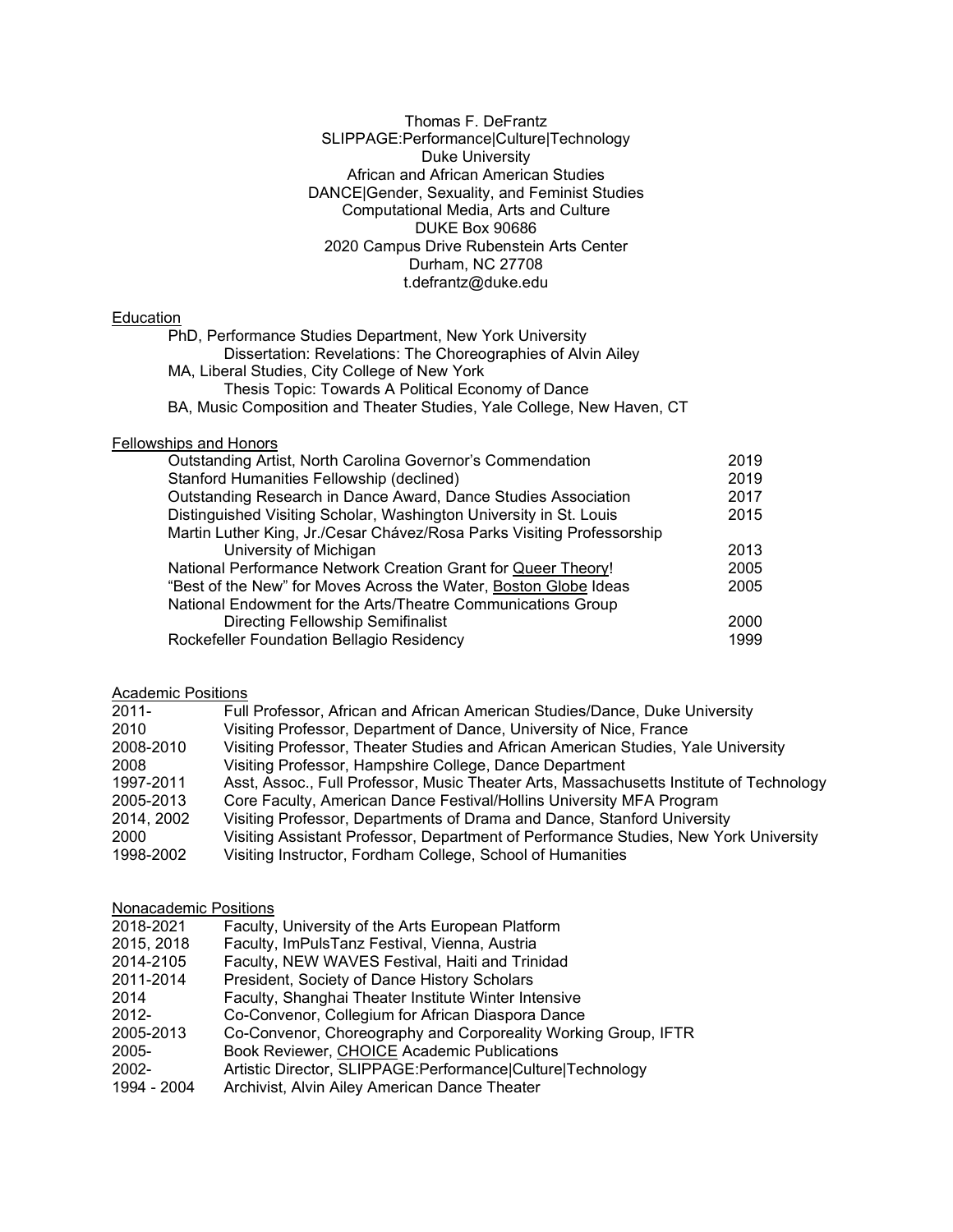Service at Duke University

Arts and Science Council (2012-2015) African and African American Studies Chair (2014-2017) President's Council on Black Affairs (2017-) Undergraduate Curriculum Advisory Committee (2014-) Arts Ambassadors (2014-) Diversity Task Force (2014-) FHI Director Search (2014-2015, ad hoc) SIS Curriculum Committee (2013-) JH Franklin Celebration Committee (2013-2015, ad hoc) AAAS Director of Graduate Studies (2014-2017) MFA Dance Graduate Proposal Director (2012-2015) WGS Junior Faculty Search Committee (2014-2015, ad hoc) Vice Provost for Interdisciplinary Studies Search (2014-2015, ad hoc)

Publications: Books

The Routledge Companion to African American Theatre and Performance. Co-editor with Kathy A. Perkins, Sandra L. Richards, and Renée Alexander Craft. Routledge, 2018.

Choreography and Corporeality: Relay in Motion. Co-editor with Philipa Rothfield. Palgrave, 2016. Black Performance Theory: An Anthology of Critical Readings. Co-editor with Anita Gonzalez, Duke University Press, 2014.

Dancing Revelations: Alvin Ailey's Embodiment of African American Culture. Oxford University Press, 2004. **The book received the de la Torre Bueno Prize for outstanding publication in Dance, 2004.** 

Dancing Many Drums: Excavations in African American Dance, editor. Wisconsin University Press, 2002. **The book received the CHOICE award for Outstanding Academic Publication, 2003, and the 2003 Errol Hill Award presented by the American Society for Theater Research.**

Publications: Edited Journals

"Black Moves: New Research in Black Dance Studies" co-edited with Tara Aisha Willis. The Black Scholar 46:1, Spring 2016.

"Black Dance Inside Out/Outside In" "co-edited with Takiyah Nur Amin, Conversations Across the Field of Dance Studies Fall, 2016.

Publications: Chapters in Books

"The Race of Contemporary Ballet: Interpellations of Africanist Aesthetics" in The Oxford Handbook of Contemporary Ballet edited by Kathrina Farrugia-Kriel and Jill Nunes Jensen, Oxford University Press, 2021, pp 562-580.

"Resisting the Universal: Black Dance, Aesthetics, and the Afrterlives of Slavery" in The Bloomsbury Handbook of Dance and Philosophy edited by Rebecca L Farinas and Julie C. Van Camp, 2021, pp 263-271.

"Caring for Black Corporealities: Experimental Black Performance" in The Methuen Companion to Performance Art edited by Bertie Ferdman and Jovana Stokic, Methuen Drama, 2020, pp 93– 103.

- "Foreword" in Narratives in Black British Dance: Embodied Practices edited by Adesola Akinleye, Palgrave McMillan, 2019, pp vii-x.
- "The *Bantaba!* Initiation of Purpose" in Hot Feet and Social Change: African Dance and Diaspora Communities edited by Kariamu Welsh, Esailama G. A. Diouf, and Yvonne Daniel, University of Illinois Press, 2019, pp vii-x.
- "Reach, Robot: AfroFuturist Technologies" by Grisha Coleman and Thomas F. DeFrantz in We Travel the Space Ways: Black Imagination, Fragments, and Diffractions edited by Henriette Gunkel and kara lynch, transcript, Verlag, 2019, pp 53-69.

"What is Black Dance? What Can It Do?" in Thinking Through Theatre and Performance edited by Maaike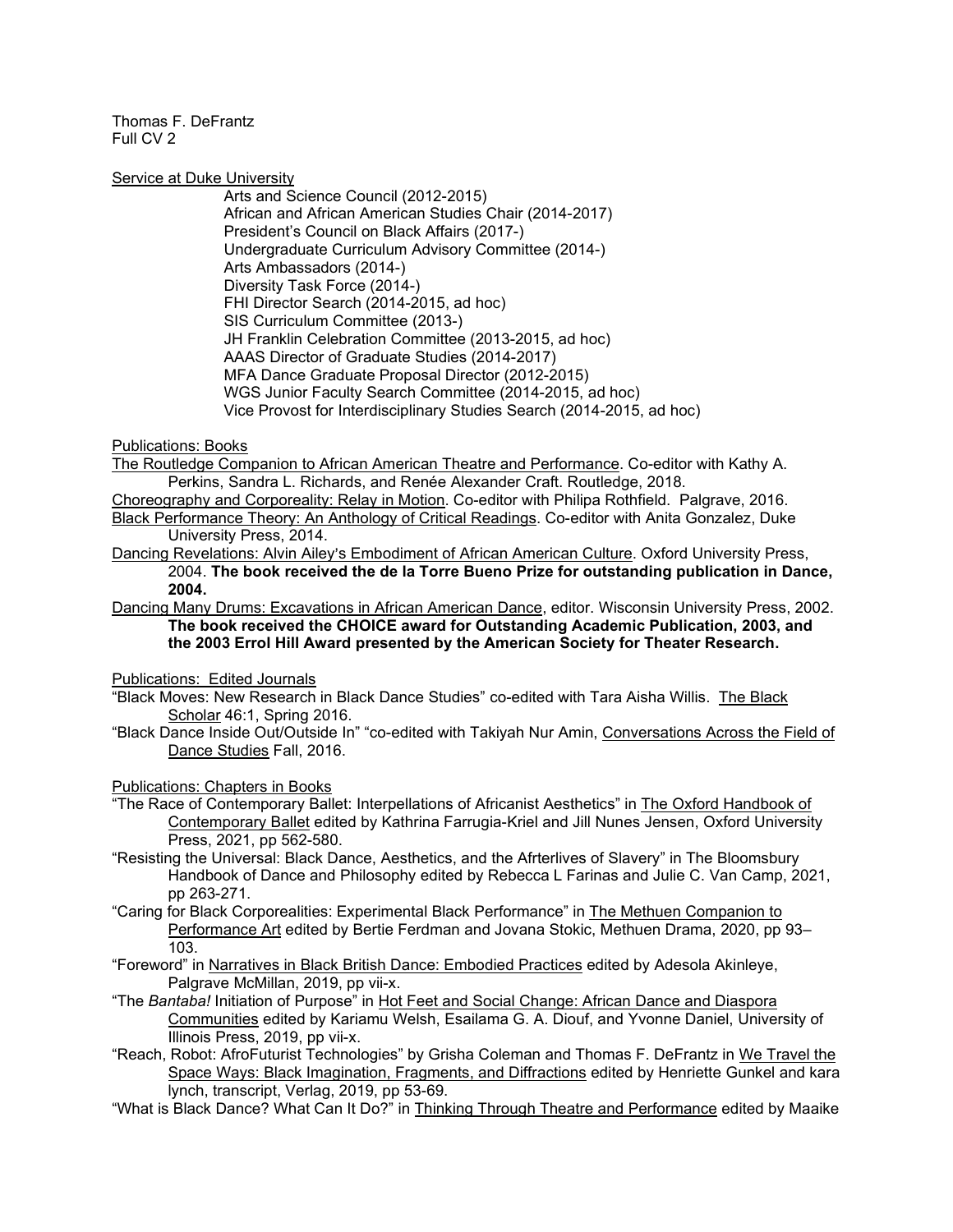> Bleeker, Adrian Kear, Joe Kelleher, and Heike Roms, Methuen Drama, 2019, pp 87-99. **The essay received the 2020 Selma Jeanne Cohen Prize from the American Society for Aesthetics.**

- "Dancing the Interface: Improvisation in Zones of Virtual Exchange" in The Oxford Handbook of Improvisation and Dance edited by VIdea L. Midgelow, Oxford University Press, 2019, pp 497- 511.
- "Dancing the Museum" in Curating Live Arts: Critical Perspectives, Essays, and Conversations on Theory and Practice edited by Dena Davida, Jane Gabriels, Veronique Hudon and Marc Pronovost, Berghahn Press, 2019, pp 89-100.
- "*Them*: Recombinant Aesthetics of Restaging Experimental Performance" in The Sentient Archive: Bodies, Performance, and Memory edited by Bill Bissell and Linda Caruso Haviland, Wesleyan University Press, 2018, p 268-292.
- "I Can't Breathe" in Imagined Theatres: Writing for a Theoretical Stage edited by Daniel Sack, Routledge, 2017, pp 110-112.
- "Queer Dance in Three Acts" in Queer Dance: Meanings & Makings edited by Clare Croft, Oxford University Press, 2017, pp 169-178.
- "Switch: Queer Social Dance, Political Leadership, and Black Popular Culture" in The Oxford Handbook of Dance and Politics edited by Rebekah J. Kowal, Gerald Siegmund and Randy Martin, Oxford University Press, 2017, pp 477-498.
- "Afrofuturist Remains: A Speculative Rendering of Social Dance Futures v2.0" in Choreography and Corporeality: Relay in Motion edited by Thomas F. DeFrantz and Philipa Rothfield, Palgrave, 2016, pp 209-222.
- "Improvisando as Trocas Sociais: Usos e Desusos da Dança Social Afro-Americana" in Camhinos da Pesquisa em Dança: Interculturalidade e Diásporas edited by Rita Ribeiro Voss, PROExC, Universidade Federale de Pernambuco, 2016, pp 16-35.
- "Black Dance After Race" in The Oxford Handbook of Dance and Ethnicity edited by Anthony Shay and Barbara Sellers-Young, Oxford University Press, 2016, pp 706-724.
- "Improvising Social Exchange: African American Social Dance" in The Oxford Handbook of Critical Improvisation Studies, vol. 1 edited by George Lewis and Benjamin Piekut, Oxford University Press, 2016, pp 330-338.
- "Hip Hop Habitus v.2.0" in Black Performance Theory: An Anthology of Critical Readings edited by Thomas F. DeFrantz and Anita Gonzalez, Duke University Press, 2014, pp 223 – 242.
- "Hip Hop in Hollywood: Encounter, Community, Resistance" The Oxford Handbook of Dance and the Popular Screen edited by Melissa Blanco-Borelli, Oxford, 2014, pp. 113-131.
- "Unchecked Popularity: Neoliberal Circulations of Black Social Dance" in Neoliberalism and Global Theatres: Performance Permutations edited by Lara Nielson and Patricia Ybarra, Palgrave Macmillan, 2012, pp. 128-140.
- "Popular Dances of the 1920 and Early '30s: From Animal Dance Crazes to the Lindy Hop" and "Popular African American Dance of the 1950s and '60s" Ain't Nothing Like The Real Thing: How the Apollo Theater Shaped American Entertainment, Richard Carlin and Kinshasha Holman Conwill, editors, National Museum of African American History and Culture, 2010, pp 66-70 and 182-186.
- "Donald Byrd: Re/Making 'Beauty'" in Dance Discourses: Keywords in Dance Research, Susanne Franco and Marina Nordera, editors, Routledge, 2007, pp 221-235.
- "Hip Hop Sexualities" in Handbook of the New Sexuality Studies, Steven Seidman, Chet Meeks, Nancy Fischer, editors, New York: Routledge Press, 2006, pp 303-308.
- "The Black Beat Made Visible: Body Power in Hip Hop Dance" in Of the Presence of the Body: Essays on Dance and Performance Theory, Andre Lepecki, editor, Middletown, CT: Wesleyan University Press, 2004, pp. 64-81.
- "African American Dance: A Complex History" in Dancing Many Drums: Excavations in African American Dance, Thomas DeFrantz, editor, Wisconsin University Press, 2002, pp. 3-35.
- "Ballet in Black: Louis Johnson and Vernacular Humor" in Dancing Bodies, Living Histories: New Writings about Dance and Culture Lisa Doolittle and Anne Flynn, editors, Banff: Banff Press, 2000, pp. 178-195.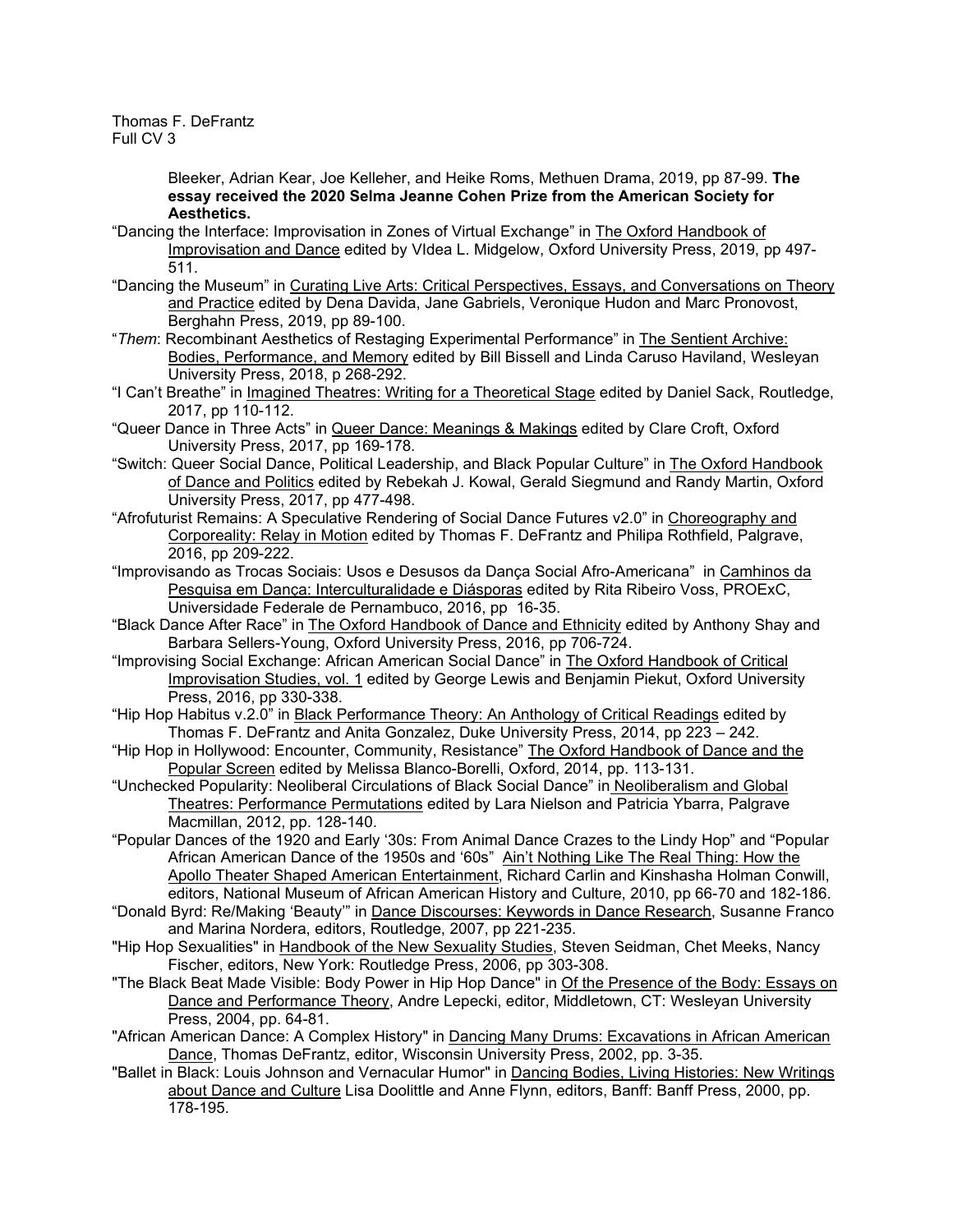- "To Make Black Bodies Strange: Social Protest in Concert Dance of the Black Arts Movement" in African American Performance: A Sourcebook, AnneMarie Bean, editor, New York: Routledge, 1999, pp. 83-93.
- "Stoned Soul Picnic: Alvin Ailey and the Struggle to Define Official Black Culture" in Soul: Black Power, Politics, and Pleasure, Monique Guillory and Richard C. Green, editors, New York: NYU Press, 1998, pp. 216-227.
- "Simmering Passivity: The Black Male Body in Concert Dance" in Moving Words: New Directions in Dance Criticism, Gay Morris, editor, New York: Routledge, 1996, pp. 107-121.

Publications: Articles in Journals

"dancing among the watery folds" liquid blackness: journal of aesthetics and black studies, (2021) 5 (1): 107–117.

"soundz at the back of my head" Theater (2020) 50(3): 68-83.

"New Dialogues: The Intersection of Dance and Technology" Black Dance A Contemporary Voice (2019) Pawlet Brooks, editor, pp 40-49.

- "The Future Has Always Been Black" Contact Quarterly (2019) 45(1): 34-40.
- "White Privilege" Theater (2018) 48(3): 23-37.
- "Reggie Wilson in Conversation with Thomas F. DeFrantz" Danspace Platform Praying Grounds: Blackness, Churches, and Downtown Dance, Reggie Wilson, Lydia Bell, and Kristin Juarez, editors, Danspace Project, 2018, pp 150-167.
- "Identifying the Endgame" Theater (2017) 47(1): 3-15.
- "I Am Black (you have to be willing to not know)" Theater (2017) 47(2): 9-21.
- "Bone-Breaking, Black Social Dance, and Queer Corporeal Orature" The Black Scholar 46:1, Spring 2016, pp 66-74.
- "Talking Black Dance" with Takiyah Amin, Conversations Across the Field of Dance Studies Fall, 2016, pp 3-6.

"Theorizing Connectivities: African American Women in Concert Dance" Journal of Pan African Studies, Volume 4, Number 6 , September 2011, pp 56-74.

- "Performing The Breaks: African American Aesthetic Structures" Theater, Volume 40, no. 1 January, 2010, pp 31-37.
- "Movement in the Age of Globalization: A Panel." Theater, Volume 40, no. 1 January 2010, pp 39-45.
- "Composite Bodies of Dance: The Repertory of the Alvin Ailey American Dance Theater" Theatre Journal 57, December, 2005, pp 659-678

"African American Dance: Philosophy, Aesthetics, and 'Beauty'" TOPOI, Vol. 24., No. 1, January, 2005, pp 93-102.

"Believe the Hype! Hype Williams and Afro-Futurist Filmmaking." Refractory, A Journal of Entertainment Media, Vol. 4, 2003, http://blogs.arts.unimelb.edu.au/refractory/2003/08/27/believe-the-hypehype-williams-and-afrofuturist-filmmaking-thomas-f-defrantz/.

"Blacking Queer Dance" Dance Research Journal, Vol. 34 No. 2, Winter 2002, pp 102-105.

- "Being Savion Glover: Translocation, Black Masculinity, and Hip Hop Tap Dance' Discourses in Dance, Ramsay Burt and Susan Leigh Foster, editors, Vol. 1, No. 1, Fall, 2002, pp. 17-28.
- "Black Bodies Dancing Black Culture: Black Atlantic Transformations" in Embodying Liberation: The Black Body in American Dance, Alison Goeller and Dorothea Fischer-Hornung, editors, ForeCaast, Vol. 4, (2001), pp. 11-16.

Publications: Subject Entries

- "Percival Borde," The Dictionary of Caribbean and Afro-Latin American Biography, Henry Louis Gates Jr. and Franklin K. Knight, eds., New York: Oxford, 2016.
- "Dance," The Encyclopedia of Race and Racism, John Hartwell Moore, editor, Woodbridge, CT: MacMillan Reference, 2007.
- "Dance," "Big Apple," "Breakdancing," "Cakewalk," "Lindy Hop," "Mashed Potato," "Turkey Trot," "Twist"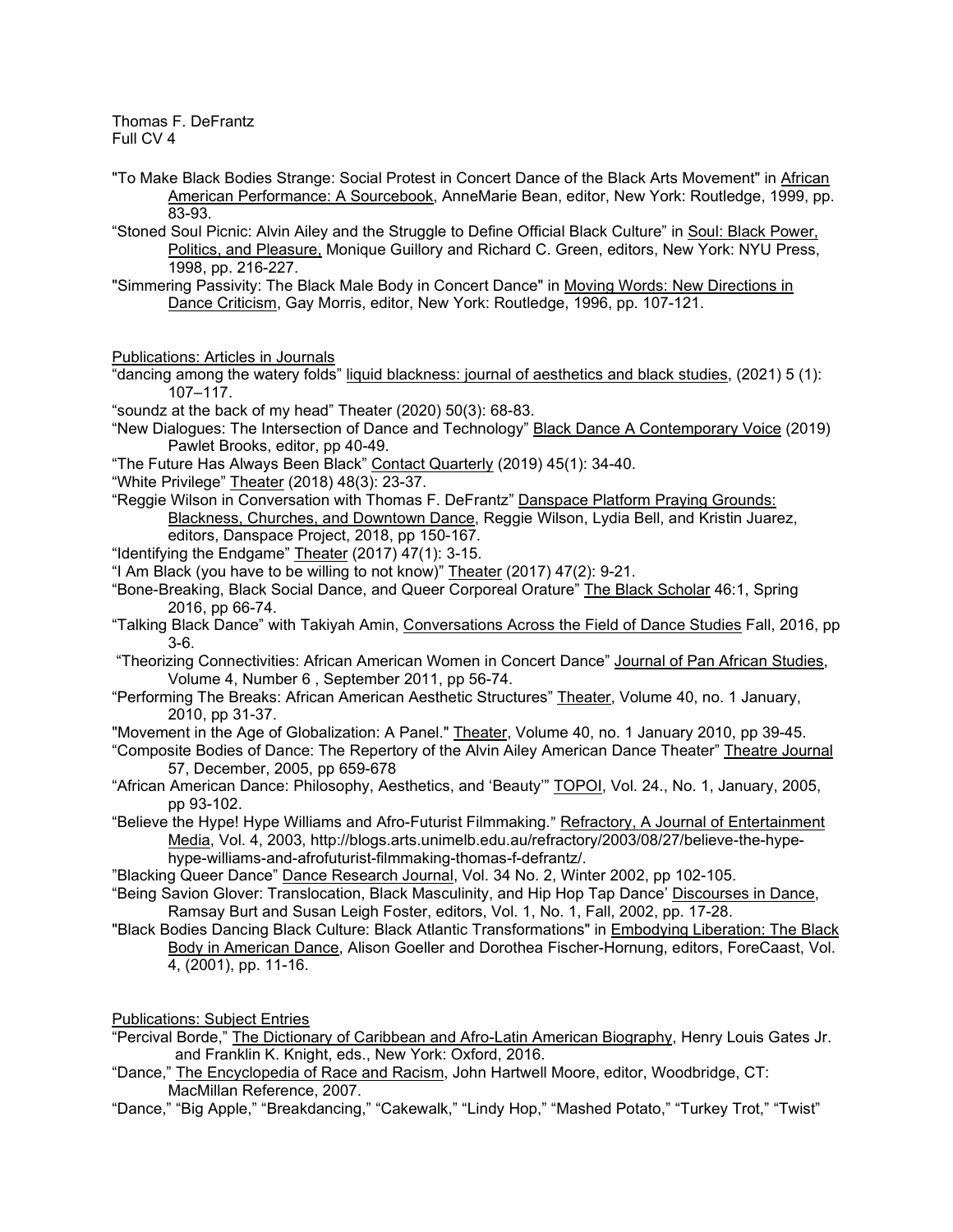> The Greenwood Encyclopedia of African American Folklore, Anand Prahlad, editor, Westport, CT: Greenwood Press, 2006.

"Asadata Dafora," "Earl "Snakehips" Tucker," Encyclopedia of the Harlem Renaissance, Cary D. Wintz and Paul Finkelman, eds, New York: Routledge, 2004.

"Thelma Hill," Notable American Women, Susan Ware, editor, Radcliffe Instutite, 2004.

- "Alvin Ailey," "Michael Bennett," "Robert Joffrey," "Jerome Robbins, Encyclopedia of Lesbian, Gay, Bisexual, and Transgendered History in America Charles Scribners and Sons, 2004.
- "Alvin Ailey," "Judith Jamison," "William Louther," "Percival Borde," "Blondell Cummings," "Dudley Williams," "Revelations," "Blues Suite," "Masekela Langage," "The Mooche," "The River," "Cry," The Lark Ascending," sixty-five others, <u>Dictionnaire de la Danse</u>, Philippe Le Moal, editor, Paris: Larousse-Bordas, 1999.
- "William Louther," "Revelations," "The Alvin Ailey American Dance Theater," "Alvin Ailey," "Pilobolus Dance Theatre," "William Louther," The International Dictionary of Modern Dance, Taryn: Benbow-Pfalzgraf, editor, St. James Press, 1998.
- "Bill T. Jones," "Alvin Ailey" in Encyclopedia of Gay Histories and Cultures; George E. Haggerty, editor; Garland Publishing, Inc., 1999.
- "Williams & Walker"; "Percival Borde" in American National Biography; New York: Oxford University Press, 1999.
- "Alvin Ailey and the Alvin Ailey American Dance Theater," "Ballet," "Percival Borde," "Breakdance," "Blondell Cummings," "Dance Theater of Harlem," "Ulysses Dove," "Judith Jamison," "Louis Johnson," "Bebe Miller," "Arthur Mitchell," "Gus Solomons, Jr.," "Mel Tomlinson," "James Truitte," "Sylvia Waters," "Dudley Williams," "Billy Wilson," "Donna Wood," Encyclopedia of African-American Culture and History, MacMillan Press, 1995.
- Publications: Feature Articles

"Due Unto Dunham" Village Voice June 13, 2006

"Twenty Years In" Village Voice February 14, 2001

"Love and Braces" Village Voice February 6, 2001

- "Payback Time" Village Voice January 23, 2001
- "Lark In The Park" Village Voice July 29, 1997 "Colored Fungii" Village Voice July 1, 1997

"Homecomings" Village Voice June 10, 1997

"Hip Hop Rising" Village Voice June 3, 1997 "We Shall Not Be Overcome" Village Voice April 1, 1997

"The Black Body in Question" Village Voice April 23, 1996

"The Power of the Drum: IABD Conference" Attitude Fall, 1995

"Pascal Rioult" Glow: An Interactive Magazine Summer, 1995

"Recognize the Real" Village Voice February 14, 1995

## Publications: Book Reviews

- "Music and the New Global Culture: from the Great Exhibitions to the Jazz Age by Harry Liebersohn." CHOICE, September 2020.
- "Stolen Time: Black Fad Performance and the Calypso Craze by Shane Vogel." CHOICE July 2019.

"Consuming Dance: Choreography and Advertising by Colleen Dunagan." CHOICE March 2019.

- "May We Forever Stand: A History of the Black National Anthem by Imani Perry." CHOICE December 2018.
- "Black Movements: Performance and Culture by Soyica Diggs Colbert." CHOICE August 2018.

"Katherine Dunham: Dance and the African Diaspora by Joanna Dee Das." CHOICE April 2018.

"Harry T. Burleigh: From the Spiritual to the Harlem Renaissance by Jean Snyder." CHOICE October 2017.

- "Choreographing Copyright: Race, Gender, and Intellectual Property rights in American Dance, by Anthea Kraut." CHOICE March 2017.
- "Staging Ghana: Artistry and Nationalism in State Dance Ensembles, by Paul Schauert." CHOICE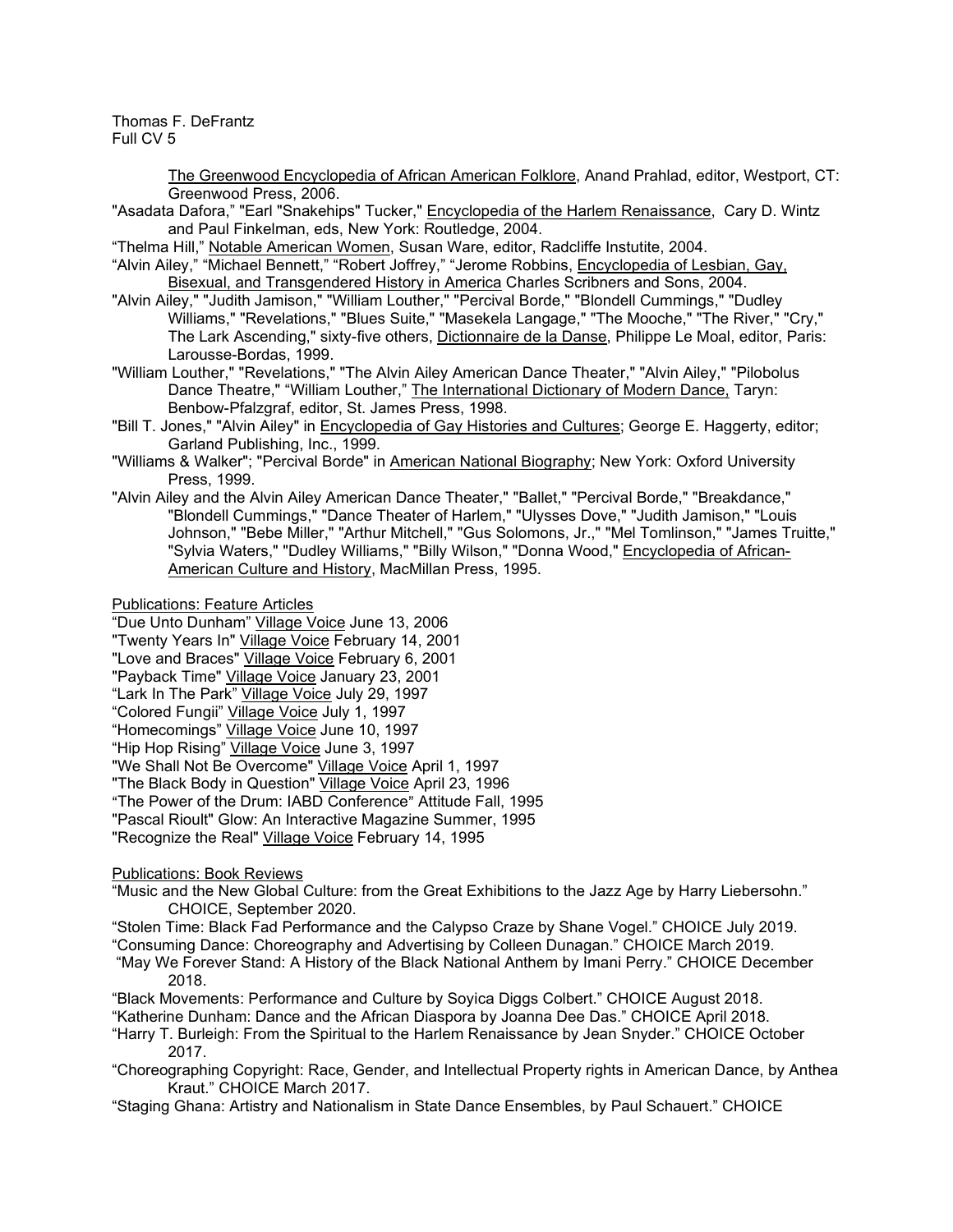October 2016.

- "Contemporary Black British Playwrights: Margins to Mainstream, by Lynette Goddard." CHOICE April 2016.
- "Dancers as Diplomats: American Choreography in Cultural Exchange, by Clare Croft." CHOICE October 2015.
- "Early African Entertainments Abroad: From the Hottentot Venus to Africa's First Olympians by Bernth Lindfors." CHOICE May 2015.
- "Hoo-doo Cowboys and Bronze Buckaroos: Conceptions of the African American West, by Michael K. Johnson." CHOICE November 2014
- "Furious Cool: Richard Pryor and the World that Made Him, by David Henry and Joe Henry." CHOICE June 2014
- "Darkening Mirrors: Imperial Representation in Depression-era African American Performance, by Stephanie Leigh Batiste." CHOICE May 2013
- "Caribbean and Atlantic Diaspora Dance: Igniting Citizenship, by Yvonne Daniel." CHOICE August 2012
- "The Problem of the Color(blind): Racial Transgression and the Politics of Black Performance, by Brandi Wilkins Catanese." CHOICE April 2012
- "Hip Hop's Inheritance: From the Harlem Renaissance to the Hip Hop Feminist Movement, by Reiland Rabaka" CHOICE March 2012
- "Embodying Black Experience: Stillness, Critical Memory, and the Black Body, by Harvey Young" CHOICE November, 2011.
- "Albert Murray and the Aesthetic Imagination of a Nation, ed. by Barbara A. Baker." CHOICE April, 2011.
- "Urban Bush Women: Twenty Years of African American Dance Theater, Community Engagement, and Working It Out, by Nadine George-Graves." CHOICE January 2011.

"East African Hip Hop: Youth Culture and Globalization. By Mwenda Ntarangwi." CHOICE June, 2010. "The Dance of Politics: Gender, Performance, and Democratization in Malawi, by Lisa Gilman." CHOICE February, 2010.

"The Scene of Harlem Cabaret: Race, Sexuality, Performance by Shane Vogel." CHOICE January, 2010.

- "Black dance in London, 1730-1850: Innovation, Tradition and Resistance, by Rodreguez King-Dorset." CHOICE, September 2009.
- "Jump for Joy: Jazz, Basketball, and Black Culture in 1930s America by Gena Caponi-Tabery." CHOICE April 2009.
- "Crossroads in the Black Aegean: Oedipus, Antigone, and Dramas of the African Diaspora, by Barbara Goff and Michael Simpson." CHOICE November 2008.
- "The Performance Arts in Africa: A Reader edited by Frances Harding," Dance Research Journal Summer, 2008.

"Exhausting Dance by Andre Lepecki," TDR 51.3 Fall, 2007

"Butting Out: Reading Resistant Choreography in the Butting Out: Reading Resistive Choreographies Through Works by Jawole Willa Jo Zollar and Chandralekha by Ananya Chatterjea," Theatre Journal 58.1 March 2006.

"Waltzing in the Dark by Brenda Dixon Gottschild," Dance Research Journal Winter, 2001.

"Early African American Theater: Demons of Disorder: Early Blackface Minstrels and Their World by Dale Cockrell, Inside the Minstrel Mask: Readings in Nineteenth-Century Blackface Minstrelsy edited by Annemarie Bean, James V. Hatch, and Brooks McNamara, Resistance, Parody, and Double Consciousness in African American Theatre, 1895-1910 by David Krasner" TDR 44.3 Fall, 2000.

"Alvin Ailey: A Life in Dance by Jennifer Dunning," Philadelphia Inquirer October 20, 1996. "Carol Easton's No Intermissions: The Life of Agnes de Mille," Philadelphia Inquirer February 4, 1996.

#### Publications: Miscellany

"Towards an otherwise sort of being" Animated People Dancing, Summer, 2020, digital publication. "Calculating Black Joy" Program Essay, This is a Formation lead artist jumatatu m. poe, February, 2019. "Black Social Dance." Concept and Narration, permanent installation, Smithsonian Museum for African

American Culture, Washington, DC, opened 2016

"the complex path to 21st century black live art" Program Essay, Parallels in Black, edited by Ishmael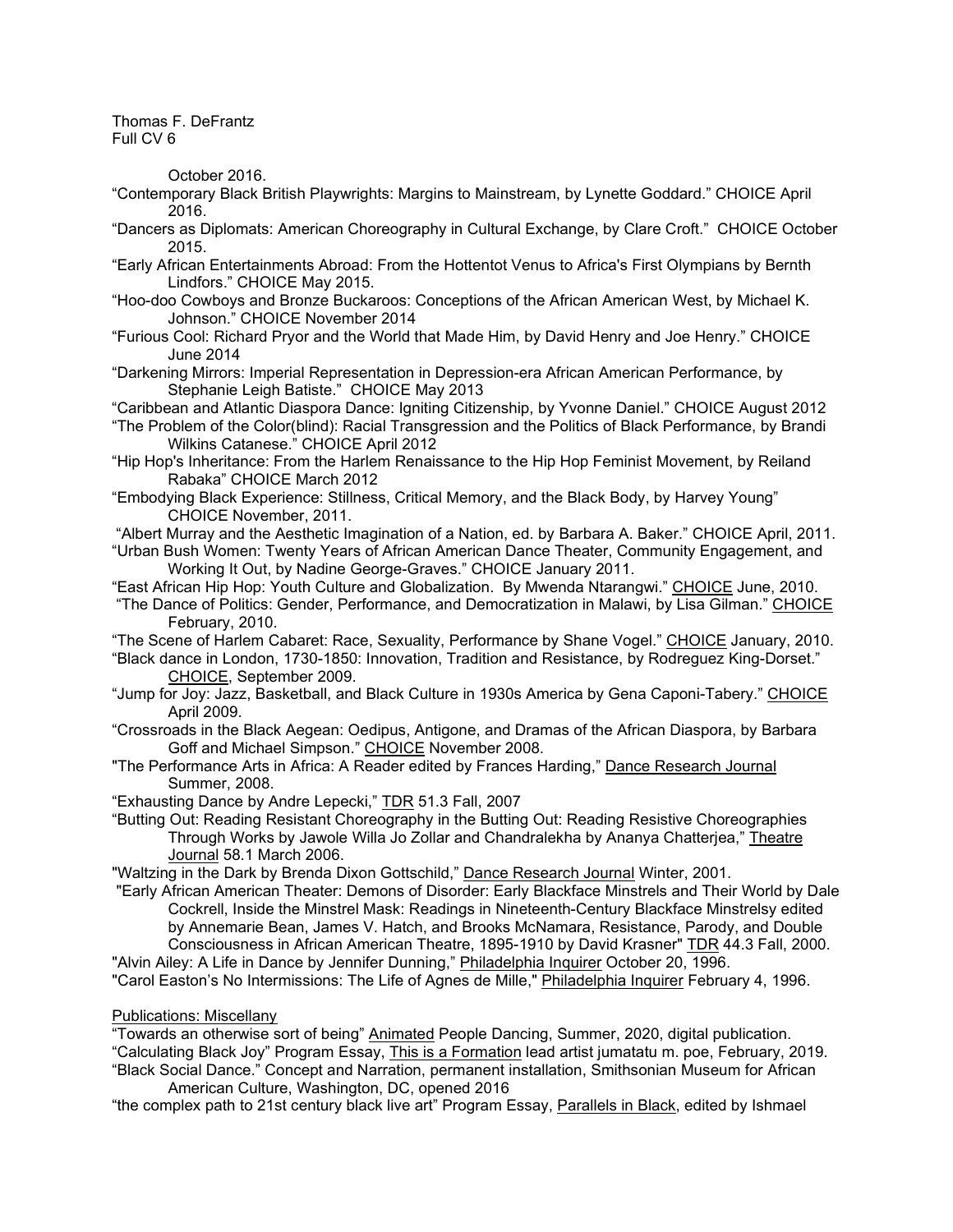Houston-Jones, Dancespace Projects, February, 2012.

- "Hip Hop Generation Next: Global Reinventions" Program Essay, Dancing in the Streets at Lincoln Center Out-of-Doors, August, 2009.
- "Icono-Clan" Program Essay, Spectrum Dance Theater, April, 2009.
- "Hip Hop Generation NEXT" Program Essay, Dancing in the Streets, August, 2008.
- "Alvin Ailey's Revelations" Script and Narration, BBC Radio, September, 2005.
- "Black Dance: On How Life Is" Program Essay, 651 Arts, Brooklyn Academy of Music, Brooklyn, NY, 2001
- "Imagining a Harlem Nutcracker" WA Journal Next Wave Series at the Brooklyn Academy of Music, Brooklyn, NY, 1996.
- "Donald Byrd's Jazz Train" Program Essay, Brooklyn Academy of Music, Brooklyn, NY, 1998
- "Alvin Ailey: An American Visionary" Program Essay, Alvin Ailey American Dance Theater at Covent Garden, London, 1992.

#### **Productions**

- *soundz at the back of my head* Conception, Direction, Performance – 4 Performer live-processing interface: 55 minutes January, 2020, Commissioned by Gibney NYC Dance **This work was nominated for a 2020 Bessie Award for Outstanding Sound Design.**
- *Southern Oracle: We Will Dance The Roof Off*

Conception, Direction, Performance – 7 Performer live-processing sound interface: 45 minutes

September 2019, Commissioned by the North Carolina Museum of Art

*Home Made Me: Nina Simone, Tryon NC*

Conception, Direction, Performance – 6 Performer live-processing visual interface: 45 minutes August 2019, Commissioned by the North Carolina Museum of Art

#### *reVERSE-gesture-reVIEW*

|         | Conception, Direction – 3 Performer live-processing capture interface: 45 |
|---------|---------------------------------------------------------------------------|
| minutes |                                                                           |
|         | January, 2017, Nasher Museum of the Arts, Durham (Commission)             |
|         | April 2018, UNC - Chapel Hill Swain Hall, PROCESS Series                  |
|         | November, 2019 - Cucalorus Festival, Wilmington, NC                       |

- *fastDANCEpast* Conception, Direction, Performance 7 Performer Green-Screen invention; 50 minutes March, 2016, Detroit Institute of the Arts, Detroit, MI November 2016, Crystal Bridges Art Museum, Bentonville, AK
- *CANE* Conception, Direction 4 Performer Embedded Projection invention; 50 minutes March, 2015, Fayetteville, North Carolina December, 2013, Columbia, South Carolina April, 2013, Durham, North Carolina March, 2009, Cambridge, Massachusetts

*Monk's Mood: A Performance Meditation on the Life and Music of Thelonious Monk* Conception, Direction, Performance – Solo Performance with embedded stage technologies; 48 minutes November 2012 Princeton University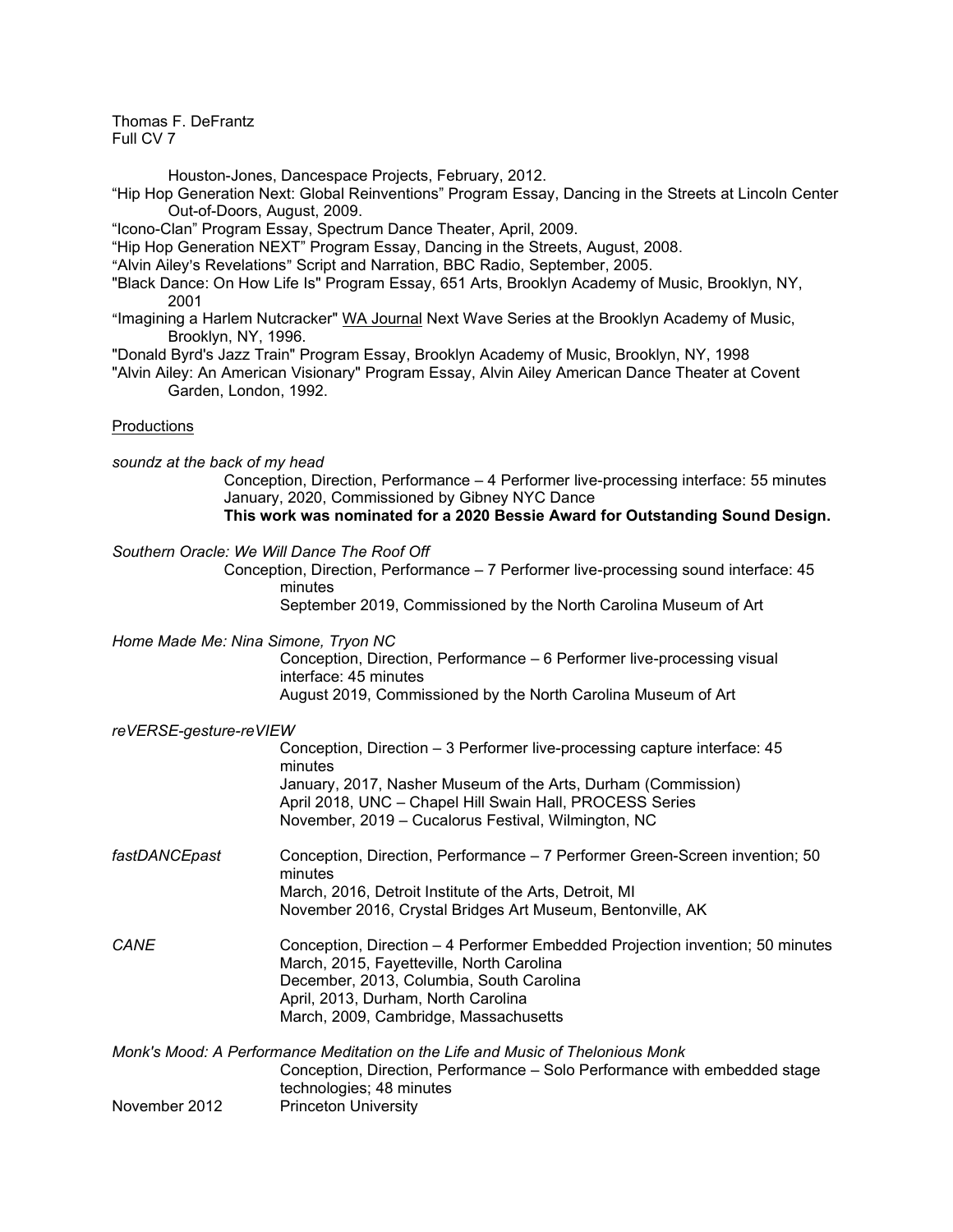| December 2009     | Joyce SOHO, New York                      |
|-------------------|-------------------------------------------|
| October 2009      | University of Nebraska, Nebraska          |
| March 2008        | New London, Connecticut                   |
| January 2008      | Capetown, South Africa                    |
| April 2005        | Providence, Rhode Island                  |
| <b>March 2005</b> | Cambridge, Massachusetts                  |
| October 2002      | Stanford University, Palo Alto California |

| <b>Additional Productions</b> |                                                                                                                                                                                                                                                                                                                                                                                                     |
|-------------------------------|-----------------------------------------------------------------------------------------------------------------------------------------------------------------------------------------------------------------------------------------------------------------------------------------------------------------------------------------------------------------------------------------------------|
| August, 2014                  | where did I think I was going? [moving into signal] World Premiere, Durham, NC,<br>Concept and Choreography, Performance                                                                                                                                                                                                                                                                            |
| October, 2013                 | past-carry-forward Dance Theatre of Harlem, World Premiere Washington DC,<br><b>Dramaturg and Musical Score</b>                                                                                                                                                                                                                                                                                     |
| September, 2013               | Theory-ography 4.5: we [still] queer here World Premiere University of Michigan,<br>Direction, Author, and Performer                                                                                                                                                                                                                                                                                |
| 2006-2008                     | Queer Theory! An Academic Travesty, World Premiere, Boston Center for the<br>Arts, Author and Director, co-production of SLIPPAGE and The Theater<br>Offensive, Boston; co-commissioned by the Flynn Center for the Arts;<br>performances at Wellesley College, Wellesley, MA; Flynn Center for the Arts,<br>Burlington, VT; Keynote Performance, UCLA Queer Theory Conference, Los<br>Angeles, CA. |
| November, 2006                | New York Divided: Slavery and the Civil War, Theatrical Director and<br>Choreographer, New York Historical Society                                                                                                                                                                                                                                                                                  |
| September, 2006               | The Man in My Head, Librettist, Featured Presentation, New York Musical<br>Theater Festival, New York                                                                                                                                                                                                                                                                                               |
| January, 2006                 | The House Music Project, concept and choreography, University of Texas at<br><b>Dallas</b>                                                                                                                                                                                                                                                                                                          |
| November, 2005                | Sleeping Beauty Notebook, Production Dramaturg, Workshop Production,<br>Spectrum Dance Theater, Seattle, WA; World Premiere, Dance Theatre<br>Workshop, New York, Production Named "One of Year's Ten Best for 2005" by<br>the New York Times                                                                                                                                                       |
| March, 2004                   | Ennobling Nonna, World Premiere, Director, Kresge Little Theater, Cambridge,<br>MA                                                                                                                                                                                                                                                                                                                  |
| April, 2003                   | Of Thee I Sing. Director and Choreographer, Emerson Stage, Boston, MA                                                                                                                                                                                                                                                                                                                               |
| October, 2001                 | Ancestrais, Director, Kresge Little Theater, Cambridge, MA                                                                                                                                                                                                                                                                                                                                          |
| January, 2001                 | ClimActs!, Director and Choreographer, Theatre Offensive, Boston, MA                                                                                                                                                                                                                                                                                                                                |
| March, 2000                   | An Evening with Rachel Tension, Director, Arts and Media Conference Keynote<br>Presentation, Cambridge, MA                                                                                                                                                                                                                                                                                          |
| March, 2000                   | Patria! Director, Ballet Hispanico of New York                                                                                                                                                                                                                                                                                                                                                      |
| February, 1999                | Pure Polyesther, Original Musical, Director/Choreographer, Theatre Offensive,<br>Boston, MA                                                                                                                                                                                                                                                                                                         |
| January, 1999                 | One Size Fits All, Director New Play Reading Series, Rickerby Hinds, Playwright,<br>Geva Theatre, Rochester, NY,                                                                                                                                                                                                                                                                                    |
| January, 1999                 | Rough Crossing by Tom Stoppard; Choreographer, Mark Cuddy, Director, Geva<br>Theatre, Rochester, NY                                                                                                                                                                                                                                                                                                 |
| October, 1998                 | Moon Over Dark Street Choreographer, Kim Mancuso, Director, Pilgrim Theatre,<br>Boston, MA                                                                                                                                                                                                                                                                                                          |
| October, 1998                 | Maricela de la Luz Lights Up the World by Jose Rivera, Co-Director with Brenda<br>Cotto-Escalera, Emerson Majestic Theater, Boston, MA                                                                                                                                                                                                                                                              |
| May, 1998                     | Famous Orpheus by OyamO, Assistant Director, Mark Cuddy, Director, Garth<br>Fagan, Choreographer                                                                                                                                                                                                                                                                                                    |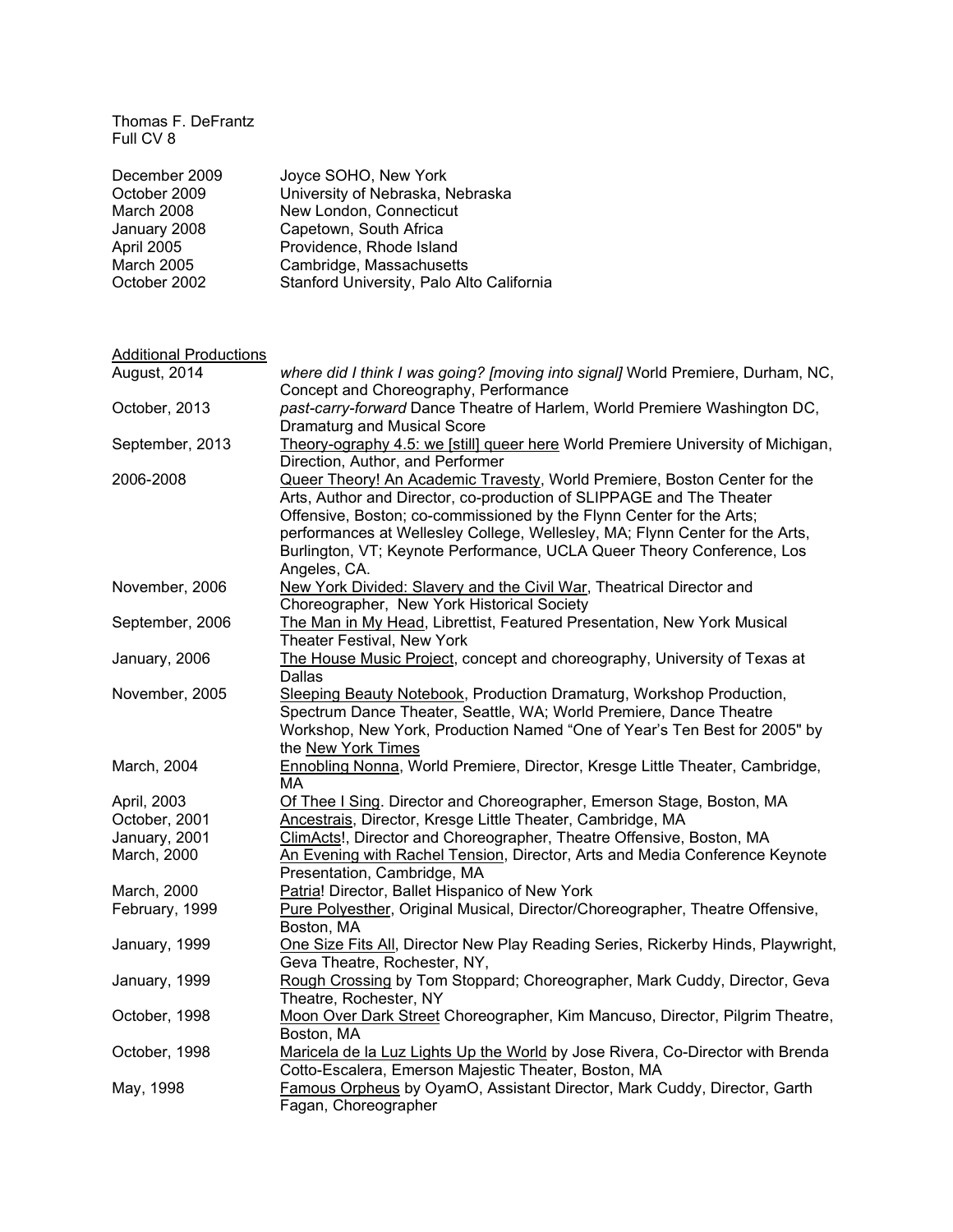| Paul Robeson, All American by Ossie Davis, Associate Director and<br>Choreographer, Theaterworks/ USA, New York                                                                                                                    |
|------------------------------------------------------------------------------------------------------------------------------------------------------------------------------------------------------------------------------------|
| Crossing Borders Lecture Demonstration, Writer/Director, Ballet Hispanico, New<br>York, NY                                                                                                                                         |
| On The Town Directing Resident, George C. Wolfe, Director, New York<br>Shakespeare Festival, New York, NY                                                                                                                          |
|                                                                                                                                                                                                                                    |
| "I am black [you have to be willing to not know]" American Realness Festival,<br>New York, NY                                                                                                                                      |
| "where did I think I was going? [moving into signal]" Durham Arts Council,<br>Durham, NC; JACK, Brooklyn, NY; SDHS/CORD Conference, Iowa City, IA                                                                                  |
| "Fugitive Futures" SDHS/CORD Conference, Riverside, California                                                                                                                                                                     |
| "Theory-Ography 4.5: we [still] queer here" Duke University Feminist Theory<br>Workshop (2016); University of Michigan, Ann Arbor, MI (2013)                                                                                       |
| "Why Are We First?" American Dance Festival Faculty Concert, Durham, NC                                                                                                                                                            |
| "Performing Black" Dancespace, New York City                                                                                                                                                                                       |
| "Theory-graphy 4: we queer here" Meanings and Makings of Queer Dance,<br>University of Michigan                                                                                                                                    |
| "imnewhere" Performances at "November Dances," Duke University Dance,<br>Durham, NC; ACDFA Adjudicator Concert, Grand Valley State University, Grand<br>Rapids, MI; Sonorities Festival, Queens College, Belfast, Northern Ireland |
| "Theory-ography 3: Heideggers Hammer" American Dance Festival Faculty<br>Concert, Durham, NC                                                                                                                                       |
| "Theory-ography 2: We Dance Theory" PSI International, Utrecht, the<br>Netherlands                                                                                                                                                 |
| "Theory-ography 1: The End of the Tale" Food For Thought, Dancespace Project,<br>New York                                                                                                                                          |
| "David Danced" Duke Ellington Sacred Concerto, with Berkelee School of Music<br>Jazz Ensemble, Trinity Church, Boston                                                                                                              |
| "6 Actions in a Circle: 9:22," MIT Kresge Little Theater, Cambridge, MA                                                                                                                                                            |
| The House Music Project, MIT Kresge Little Theater, Cambridge, MA,<br>and University of Texas at Dallas                                                                                                                            |
| "Encounters," duet with Ananya Chatterjea, performances at Centre National de<br>la Danse, Paris; Intermedia Arts Center, Minneapolis; India International Centre,<br>New Delhi; Hamilton College, Hamilton, New York.             |
| "David Danced" (Duke Ellington Tap Concerto) East Connecticut State University<br>Ellington Festival with Aardvark Jazz Orchestra, Mark Harvey, conductor.                                                                         |
| "Just a Gigolo" New Haven International Festival for the Arts, New Haven, CT,<br>curated by Ralph Lemon                                                                                                                            |
| "My Digital Body" Race and Digital Space Conference, MIT                                                                                                                                                                           |
| "David Danced" and "Dancers in Love" by Duke Ellington. Guest Soloist,<br>Aardvark Jazz Orchestra, Mark Harvey, conductor                                                                                                          |
| Morton Gould Tap Concerto MIT Tech Night. Guest Soloist, Boston Pops, Keith<br>Lockhart, conductor                                                                                                                                 |
|                                                                                                                                                                                                                                    |

Selected Keynote Presentations

| March 27, 2021     | "Black Trans Queer Dance," Queer Triangle Conference, Durham NC.                             |
|--------------------|----------------------------------------------------------------------------------------------|
| November 8, 2019   | "Dancing the AfroFuture."Re:Generations 2019 Conference, Manchester, UK                      |
| November 16, 2019  | "Queering the Somatic" Symposium, Middlesex University                                       |
| September 27, 2019 | Keynote Speaker, "Interdisciplinarity and the Arts." University of Ohio Academic<br>Leaders. |
| September 14, 2019 | Juror, ANTI International Festival for Live Art, Kuopia, Finland.                            |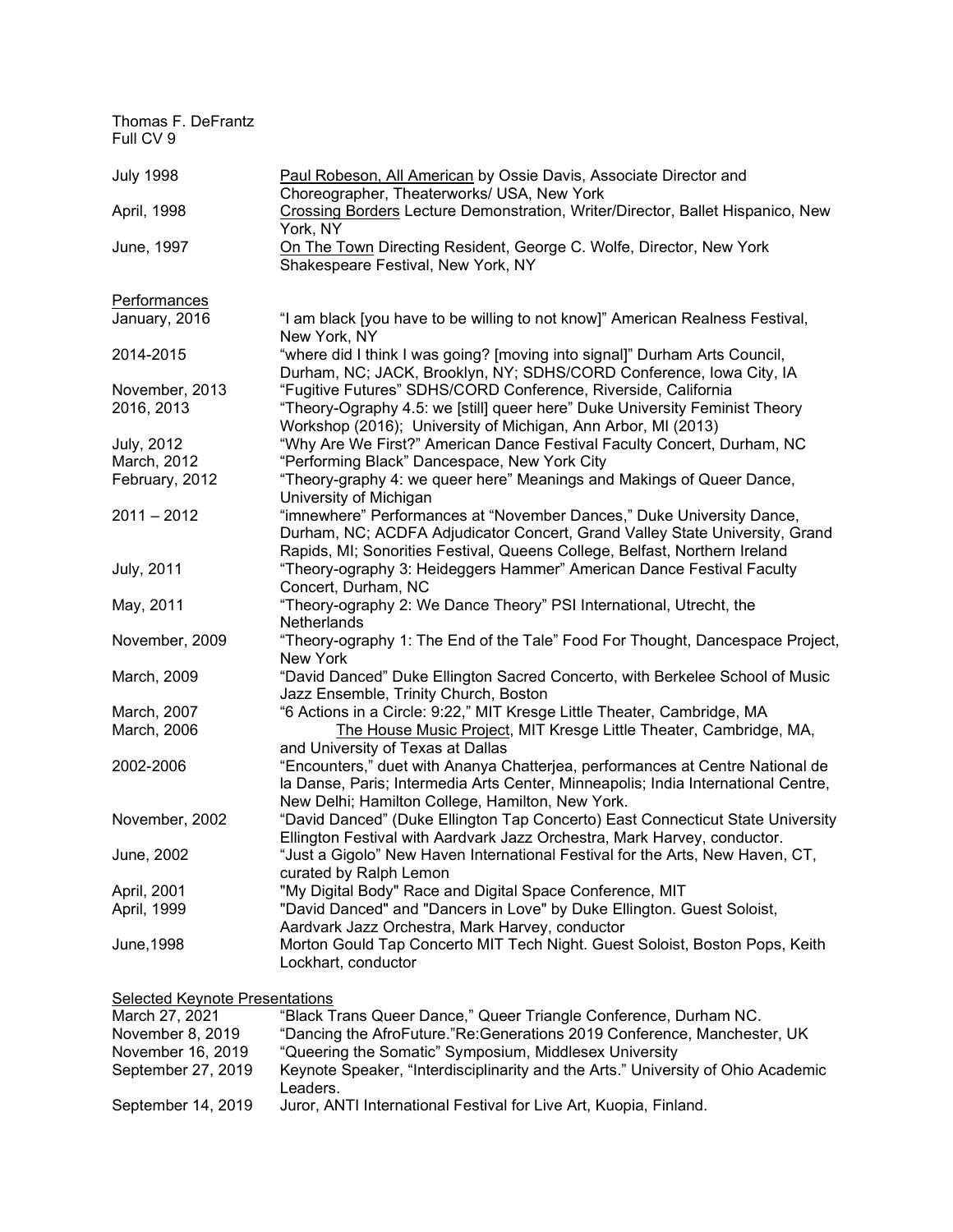| Thomas F. DeFrantz<br>Full CV 10 |                                                                                                                                                                        |
|----------------------------------|------------------------------------------------------------------------------------------------------------------------------------------------------------------------|
| June 21, 2019                    | "Hip Hop: The Black Beat Made Visible." Urban Moves, Dansens Hus, Oslo,<br>Norway.                                                                                     |
| November 4, 2016                 | "Asked and Answered: Black Social Dance and its Musics" American<br>Musicological Society Annual Conference, Vancouver, Canada                                         |
| March 31, 2015                   | "Black Beauty: Contemporary Performance, Africanist Aesthetics" UNESP<br>International Colloquium, Sao Paolo, Brazil                                                   |
| March 21, 2015                   | "Hip Hop in My House" Cornell University                                                                                                                               |
| April 22, 2014                   | "Black Dance After Race" University of California, Santa Barbara                                                                                                       |
| November 28, 2013                | "Black Dance and Mobilization" Jerusalem Academy of Music and Dance,<br>Jerusalem, Israel                                                                              |
| October 2, 2013                  | "Dance and the African Diaspora" Universidade Federal de Pernambuco, Recife,<br>Brazil                                                                                 |
| September 12, 2013               | "Hip Hop Dance and Political Empowerment" Hannover, Germany, Roundtable<br>Keynote                                                                                     |
| April 12, 2013                   | "I Am Here and I Am Real: Dancing Blackness, Negotiating Black Subjectivity"<br><b>UT Austin</b>                                                                       |
| January 26, 2013                 | "Dancing Black" Alabama Dance Festival                                                                                                                                 |
| March 17, 2012                   | "Africanist Aesthetics" Thinkdance Philadelphia                                                                                                                        |
| March 15, 2012                   | "Breaking Ground: Critical Dialogues in Sound and Motion" UC Berkeley                                                                                                  |
| November 19, 2011                | "Stakes of Collaborative Interventions in the Field" Congress of Research on<br>Dance, Philadelphia, PA                                                                |
| November 6, 2010                 | "Theorizing Connectivities: African American Women in Concert Dance" Korea<br>Society of Dance 25 <sup>th</sup> International Academic Symposium, Seoul, Korea         |
| October 23, 2010                 | "Continuously Rich: Legacies of Black Women in American Dance" Keynote<br>Address, University of Minnesota Symposium, Minneapolis, Minnesota                           |
| June, 2009                       | Global Perspectives on Dance Pedagogy Research and Practice, CORD<br>Conference, De Montfort University, Leicester, UK                                                 |
| June, 2007                       | "Conversation XIV" SDHS Conference, Centre National de la Danse, Pantin,<br>France                                                                                     |
| April, 2004                      | "Black Beauty" Dance Under Construction Conference, University of Riverside,                                                                                           |
| November, 2003                   | "Donald Byrd: Re/Making Beauty" Centre National de la Danse                                                                                                            |
| <b>July, 2003</b>                | "The Sonic Logic of Cultural Production: Hip Hop Beats, Bodies and Bass"Sonic<br>Logics: Hip Hop" Sonic Synergies: Creative Cultures, University of South<br>Australia |
| June, 2002<br>October, 2001      | Institution Building, Blackness, and Beauty" SDHS Conference, Philadelphia, PA<br>"Being Savion Glover: Black Masculinity and Hip Hop Tap" Congress on                 |
| June, 2001                       | Research in Dance Annual Conference, New York, NY<br>"Blacking Queer Dance" Society of Dance History Scholars Annual Conference,<br>Baltimore, MD                      |

| Invited Guest Lectures and Public Presentations |  |
|-------------------------------------------------|--|
|                                                 |  |

| Guest                       | Coastline, WHQR Public Radio, Rachel Lewis Hilburn, May 19, 2021.                                  |
|-----------------------------|----------------------------------------------------------------------------------------------------|
|                             | Research Presentation Faculty of Education's Guest Lecture Series, Royal Academy of Dance, May 12, |
|                             | 2021.                                                                                              |
| <b>Workshop Facilitator</b> | "Somatic Survival Strategies," School for Contemporary Dance and Thought,                          |
|                             | March 19-21, 2021.                                                                                 |
| Event Interlocutor          | "Bodies at Risk" UMass Beyond the Proscenium, March 13, 2021.                                      |
| <b>Public Respondent</b>    | "Spotlight: Cara Hagan Dance Films," Hayti Film Festival, March 1.                                 |
| Participant                 | "Tribute to Sally Banes," New York Public Library, February 26, 2021.                              |
| <b>Public Discussant</b>    | "Activism Through Dance," Steps Beyond Foundation, February 21.                                    |
| <b>Public Lecture</b>       | "Black Thought In Motion," Our Dance Democracy 2, February 11.                                     |
| Facilitator                 | Dance Faculty Retreat, Spelman College, January 29, 2021.                                          |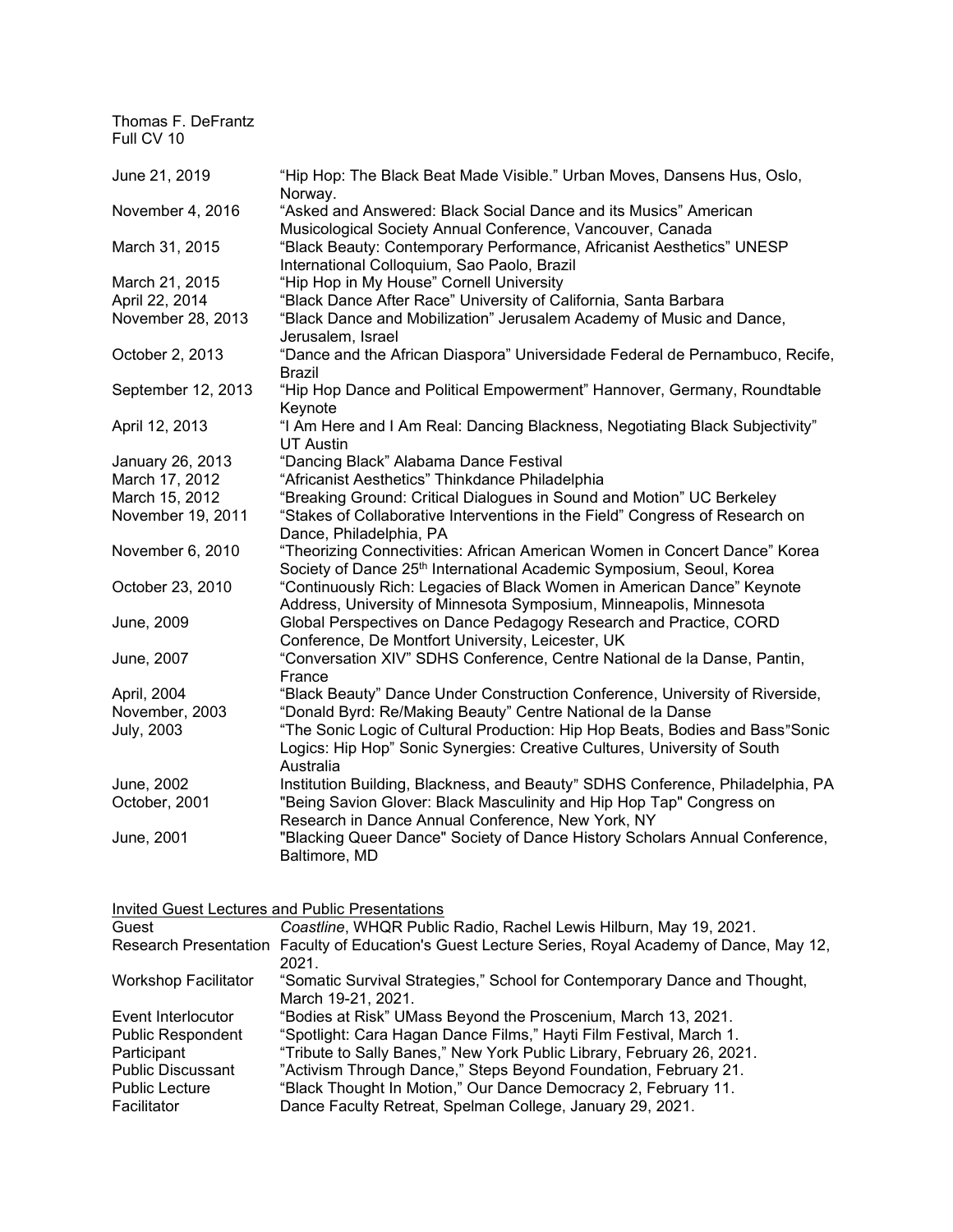| Facilitator              | Dance Faculty Retreat, Loyola Marymount University, January 5, 2021.                                                                                      |
|--------------------------|-----------------------------------------------------------------------------------------------------------------------------------------------------------|
| <b>Public Discussant</b> | "Beauty, Identity, and Ballet in the 21 <sup>st</sup> Century: Re-Imagining Ballet." New York<br>Armory, December 15, 2019                                |
| <b>Public Discussant</b> | "Alonzo King: Artist." Rubenstein Arts Center, Durham, November 11                                                                                        |
| <b>Public Discussant</b> | "A Byrd's Eye View." Dayton Contemporary Dance Company, October 5-6                                                                                       |
| Faculty                  | Bates Dance Festival, Bates College, ME, "Pedagogies for Dance in the 21 <sup>st</sup><br>Century," July 22-26, 2019                                      |
| <b>Public Lecture</b>    | "Race-ing Postmodern Dance" Nasher Museum of Art, Accumulations: Exploring<br>the Legacies of Trisha Brown October 29, 2016                               |
| <b>Public Lecture</b>    | "Alvin Ailey and the Offstage Spectres of Black Death" CUNY / Dancespace<br>Project Platform October 27, 2016                                             |
| <b>Public Moderator</b>  | "Talking the Walk" Interview with Jawolle Willa Jo Zollar, Rhode Island School of<br>Design, February 27, 2016                                            |
| <b>Public Lecture</b>    | "SWITCH: The Dancing Body of the State, Queer Social Dance and Black<br>Popular Culture" Brown University Rhythm of Change Festival, February 25,<br>2016 |
| <b>Public Respondent</b> | "#Black Movement Matters: Dance, Hip Hop and Social Justice" John Hope<br>Franklin Center October 21, 2015                                                |
| Co-Curator               | "afroFUTUREqu##r" performance festival with niv Acosta, JACK, Brookly NYC<br>October 15-18, 2015                                                          |
| <b>Public Moderator</b>  | Apollo Live Wire "Hip-Hop Dance Theater: How We Get Down Now" Apollo<br>Theater, NYC October 17, 2015                                                     |
| Public Respondent        | "[UN]W.R.A.P.: No Boundaries" University of Colorado, Boulder, September 19,<br>2015                                                                      |
| <b>Public Lecture</b>    | "Black Social Dance" Washington University at St. Louis, September 25, 2015                                                                               |
| <b>Public Talk</b>       | "John Parks: Movement Pioneer" Artistry in Rhythm Conference, Miami Dade<br>College, March 26, 2015                                                       |
| Public Interview         | "Ruptured Silence: Racist Signals and Signs" Dissecting Inequality conference,<br>Duke University, March 24, 2015                                         |
| Public Interview         | "Ronald K. Brown and Jason Moran" Duke Performances/ADF, February 17,<br>2015                                                                             |
| <b>Public Lecture</b>    | "BoneBreaking" Duke University, February 13, 2015                                                                                                         |
| <b>Public Respondent</b> | "Embodying History Through Movement" Duke University, January 27, 2015                                                                                    |
| <b>Public Lecture</b>    | "Dancing the Museum" Stanford University, October 7, 2014                                                                                                 |
| Public Lecture           | "Black Dance After Race" University of Surrey, May 14, 2014                                                                                               |
| <b>Public Lecture</b>    | "Race, Dance, and Art: Kyle Abraham and Thomas F. DeFrantz" University of                                                                                 |
|                          | California, Santa Barbara, April 23, 2014                                                                                                                 |
| Symposium Participant    | "The Fictions of Writing Dance: Black Gesture and Time" Northwestern                                                                                      |
| <b>Public Lecture</b>    | University, April 19, 2014                                                                                                                                |
|                          | "Alvin Ailey and Ballet" North Carolina School of the Arts, Winston-Salem, NC,<br>October 17, 2011                                                        |
| Skype Lecture            | "Outsiders In: Transnational Views of Dance in Singapore" New Asian                                                                                       |
|                          | Imaginations, Nanyang Academy of Fine Arts, Singapore, September 20, 2011                                                                                 |
| <b>Public Lecture</b>    | "Afro-Futurist Remains" Dance Technology and Circulations of the Social, MIT,<br>April 23, 2011                                                           |
| <b>Public Lecture</b>    | "Composite Bodies of Dance: Alvin Ailey American Dance Theater" Wheaton<br>College, Norton, MA, April 5, 2011                                             |
| <b>Public Lecture</b>    | "Dancing Revelations: Alvin Ailey American Dance Theater" Lied Center for the<br>Arts, Lincoln, NE, March 8, 2011                                         |
| Lecture                  | "Unchecked Popularity: Neoliberal Circulations of Black Dance" Northwestern<br>University Department of Performance Studies, February 23, 2011            |
| <b>Public Lecture</b>    | "Continuously Rich: Legacies of Black Women in American Dance" Knowing<br>Dance More Series, University of the Arts, Philadelphia, PA, February 16, 2011  |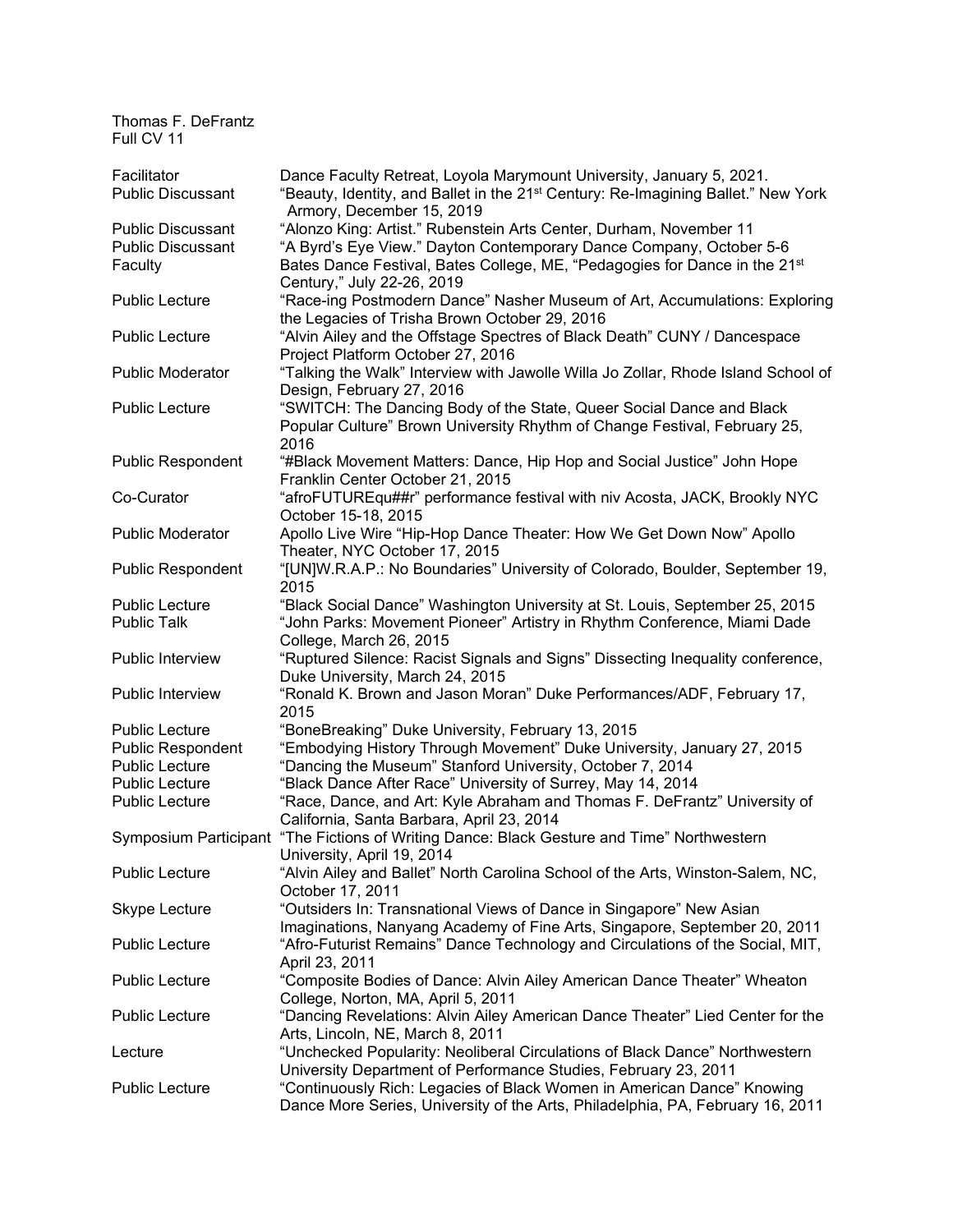| <b>Public Lecture</b>   | "SLIPPAGE and Dance Technologies" Fisher College, Boston, October 20, 2010                                                                                                                                                                                 |
|-------------------------|------------------------------------------------------------------------------------------------------------------------------------------------------------------------------------------------------------------------------------------------------------|
| <b>Public Lecture</b>   | "Routes to Repertory: Alvin Ailey and the Transformation of American Dance"<br>University of the Arts, Philadelphia October 19, 2010                                                                                                                       |
| Public Lecture          | "Kake Walks and Dance Competitions: Race and Performance in American<br>Popular Culture" University of Vermont, October 4, 2010                                                                                                                            |
| <b>Public Lecture</b>   | "The Rhythm of Change" African Performance Weekend 2010, Brown University,                                                                                                                                                                                 |
| <b>Public Lecture</b>   | March 5, 2010<br>"Enlivening Theories of Dance: Global Circulations of Popular Aesthetics" The<br>Department of Dance Theatre, Silesian Dance Theatre, State Theatre School of<br>Krakow, Understanding Dance Conference, Bytom, Poland, November 19, 2009 |
| <b>Public Lecture</b>   | "The Return of Ulysses" Jacob's Pillow Pillowtalk, August 19, 2009                                                                                                                                                                                         |
| Moderator               | "Roll Call" Movement Research Spring Festival, New York, April, 2009                                                                                                                                                                                       |
| Public Lecture          | "Performing a Persistent Past: Dance, Memory and Cultural (Re)Production" The<br>2009 Charles Davis Memorial Lecture. May 2009                                                                                                                             |
| <b>Public Lecture</b>   | "Performing The Breaks: African American Aesthetic Structures" World<br>Performance Project at Yale, January, 2009                                                                                                                                         |
| Panelist                | "Katherine Dunham 100 <sup>th</sup> Anniversary Celebration" Stalwart Originality: New                                                                                                                                                                     |
| Moderator               | Traditions in Black Performance, Williams College, February, 2009<br>"Movement in the Age of Globalization" panel with Yasmeen Godder, Opiyo<br>Okach, Yvonne Rainer, Yale University Art Gallery, November, 2008                                          |
| Lecturer                | "Hip Hop Habitus" Princeton University, October, 2008                                                                                                                                                                                                      |
| Co-Curator              | "Hip Hop Generation Next" Dancing in the Streets, Red Hook Brooklyn, June,<br>2008                                                                                                                                                                         |
| Panelist                | "Art and Social Justice" Race, Space, and Memory Symposium, Connecticut<br>College, March, 2008                                                                                                                                                            |
| Panelist                | "Blackface Minstrelsy: The TV of the 19th Century" New York Historical Society,<br>May, 2007                                                                                                                                                               |
| Panelist                | "Physical Intelligence," Boston CyberArts Festival, March, 2007                                                                                                                                                                                            |
| <b>Artist Residency</b> | Stalwart Originality: New Traditions in Black Performance, Williams<br>College, May, 2007                                                                                                                                                                  |
| Public Lecture          | "Hip Hop Dance," Firstworks Providence, RI, October, 2005                                                                                                                                                                                                  |
| Public Lecture          | "Moves Across the Waters: Tap and Hip Hop" MIT - Singapore Distance<br>Education Link-Up, September, 2004                                                                                                                                                  |
| Public Lecture          | "Balanchine On Broadway: Babes in Arms, Cabin in the Sky, House of Flowers"<br>Lincoln Center Film Festival, September, 2004                                                                                                                               |
| <b>Invited Panelist</b> | Red Rhythms: Native American Dance, University of California, Riverside, May,<br>2004                                                                                                                                                                      |
| <b>Public Lecture</b>   | "Alvin Ailey" National Museum of Dance, Saratoga Springs, May, 2004                                                                                                                                                                                        |
| <b>Public Lecture</b>   | "Hip Hop 101: B[I]ack to the Future" Ohio University, October, 2003                                                                                                                                                                                        |
| <b>Public Lecture</b>   | "Believe the Hype! Hype Williams and Afro-Futurist Filmmaking" Spectacle,                                                                                                                                                                                  |
|                         | Rhythm & Eschatology: A Symposium, University of Melbourne, July 2003                                                                                                                                                                                      |
| <b>Public Lecture</b>   | "Children's Work: Tap Prodigies" National Museum of Dance, Saratoga Springs,<br>NY, July, 2003                                                                                                                                                             |
| <b>Public Lecture</b>   | "Black Art/White Campus: The Chalk Outline Effect" Critical Differences series,<br>University of Minnesota, April, 2003                                                                                                                                    |
| <b>Public Lecture</b>   | "Dance of the Harlem Renaissance: The Lindy Hop" Stanford University, March,<br>2002                                                                                                                                                                       |
| <b>Invited Lecture</b>  | "Postcolonial Dancing Bodies" University of Minnesota, March, 2002                                                                                                                                                                                         |
| <b>Public Lecture</b>   | "Alvin Ailey's Revelations" Emory College, February, 2002                                                                                                                                                                                                  |
| <b>Invited Lecture</b>  | "Savion Glover and Hip Hop Tap Dance" University of California, Riverside,<br>January, 2002                                                                                                                                                                |
| <b>Invited Panelist</b> | "Dance Preservation" Meadows Award Ceremony, Southern Methodist<br>University, Dallas, TX, October, 2001                                                                                                                                                   |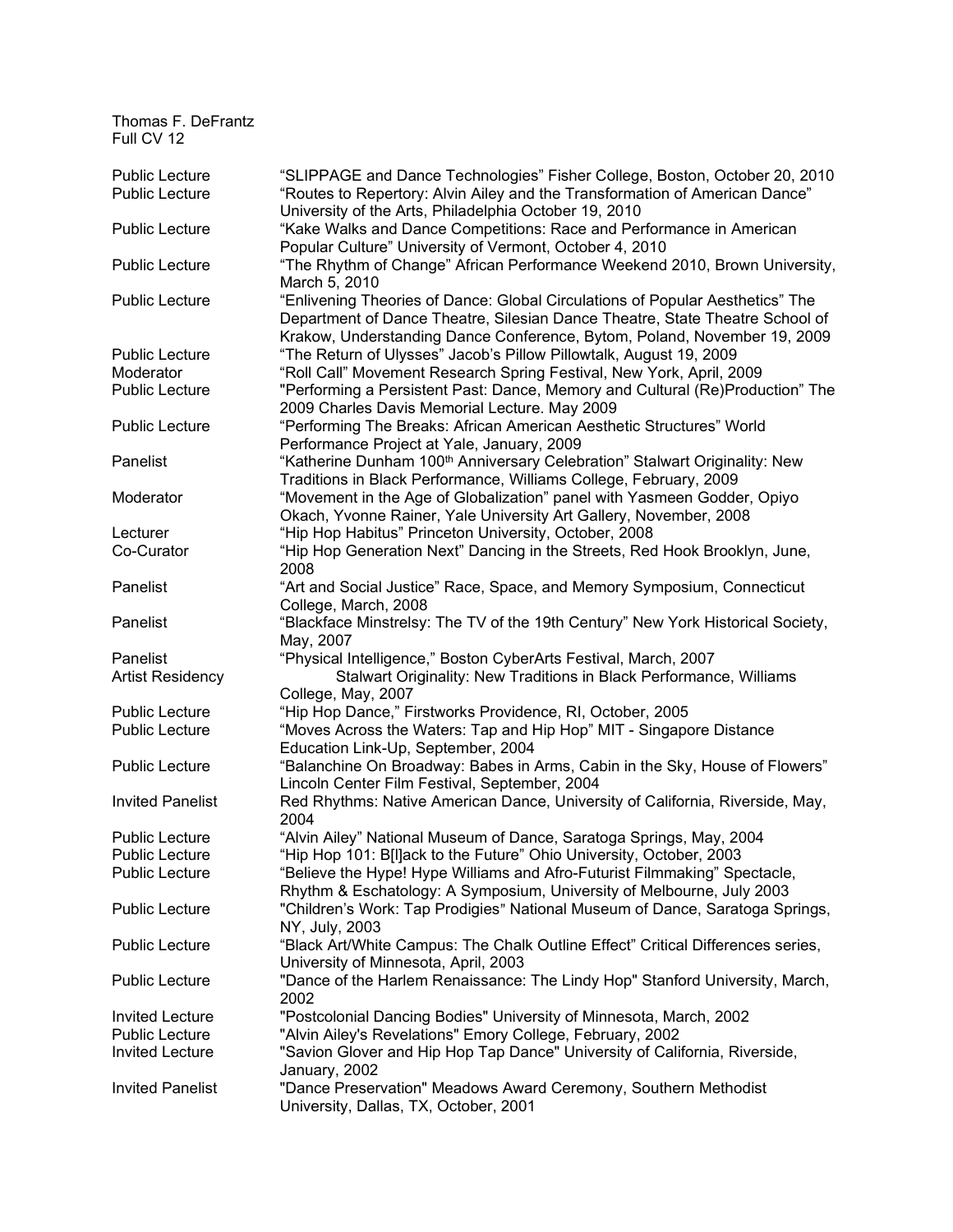| <b>Invited Lecture</b>      | "Alvin Ailey's Feast of Ashes" Dance Studies in the World, Swedish Bienniel of<br>Dance, Umea, Sweden, March, 2001                                                                                                                            |
|-----------------------------|-----------------------------------------------------------------------------------------------------------------------------------------------------------------------------------------------------------------------------------------------|
| <b>Public Lecture</b>       | "The Alvin Ailey American Dance Theater and the Embodiment of African<br>American Culture" University of Michigan, January, 2001                                                                                                              |
| <b>Public Lecture</b>       | "Alvin Ailey's Revelations: Of Time and Transformations" Barnard College,<br>January, 2001                                                                                                                                                    |
| Lecture                     | "Saying Grace: Spirituality and Black Concert Dance" Stanford University, Palo<br>Alto, January, 2001                                                                                                                                         |
| <b>Public Lecture</b>       | "Alvin Ailey's Revelations and the Embodiment of Black Modernism" African<br>Diaspora in the Ancient and New Worlds: Conscience and Imagination, Equipe<br>Diaspora de l'Institut d'Anglais Charles V Université, Paris, France, October 2000 |
| Lecture/Demo                | "Monk's Mood: A Case Study." Intersections II Conference, New World Theater,<br>Amherst, MA., September, 2000                                                                                                                                 |
| <b>Public Lecture</b>       | "African Americans in Ballet" University of Calgary, Alberta, Canada, September,<br>1999                                                                                                                                                      |
| Moderator                   | "Donald Byrd's Jazz Train" Guggenheim Museum Works and Process Program,<br>New York, June, 1998 Panel discussion with Donald Byrd, Geri Allen, Vernon<br>Reid, Max Roach                                                                      |
| <b>Public Lecture</b>       | "Donald McKayle's Humanism" Lincoln Center Out-of-Doors Panel, New York,<br>NY, August, 1998                                                                                                                                                  |
| <b>Public Lecture</b>       | "Dance and the Power of the Dream" Martin Luther King, Jr. Series, Duke<br>University, Durham, NC, January, 1998                                                                                                                              |
| <b>Public Lecture</b>       | "Alvin Ailey's Embodiment of African American Culture" National Museum of<br>Dance, Saratoga Springs, NY, November, 1997                                                                                                                      |
| Panelist                    | "New Critical Voices" New York Library for the Performing Arts, February 20,<br>1997                                                                                                                                                          |
| <b>Service to the Field</b> |                                                                                                                                                                                                                                               |
| 2014-2021<br>2011-2014      | Dance USA Trustee, Awards Committee Member<br>President, Society of Dance History Scholars                                                                                                                                                    |
|                             | Choreography and Corporeality Working Group Convenor, FIRT                                                                                                                                                                                    |
| <b>July 2013</b>            | Barcelona, Spain                                                                                                                                                                                                                              |
| July, 2012                  | Santiago, Chile                                                                                                                                                                                                                               |
| <b>July, 2010</b>           | Munich, Germany                                                                                                                                                                                                                               |
| <b>July, 2009</b>           | Lisbon, Portugal                                                                                                                                                                                                                              |
| <b>July, 2008</b>           | Seoul, South Korea                                                                                                                                                                                                                            |
| August, 2006                | Helsinki, Finland                                                                                                                                                                                                                             |
|                             |                                                                                                                                                                                                                                               |
| July, 2005                  | Baltimore, USA                                                                                                                                                                                                                                |
| January, 2003               | Jaipur India                                                                                                                                                                                                                                  |
|                             | <b>Black Performance Theory Working Group Convenor</b>                                                                                                                                                                                        |
| May, 2015                   | <b>New York University</b>                                                                                                                                                                                                                    |
| May, 2013                   | University of Texas, Austin                                                                                                                                                                                                                   |
| May, 2011                   | University of California, Santa Barbara                                                                                                                                                                                                       |
| May, 2009                   | <b>Yale University</b>                                                                                                                                                                                                                        |
| May, 2007                   | Northwestern University                                                                                                                                                                                                                       |
| March, 2006                 | Williams College                                                                                                                                                                                                                              |
|                             |                                                                                                                                                                                                                                               |
| April, 2004                 | University of Minnesota                                                                                                                                                                                                                       |
| May, 2003                   | University of California, Riverside                                                                                                                                                                                                           |
| May, 2002                   | <b>Stanford University</b>                                                                                                                                                                                                                    |

February 2000 Duke University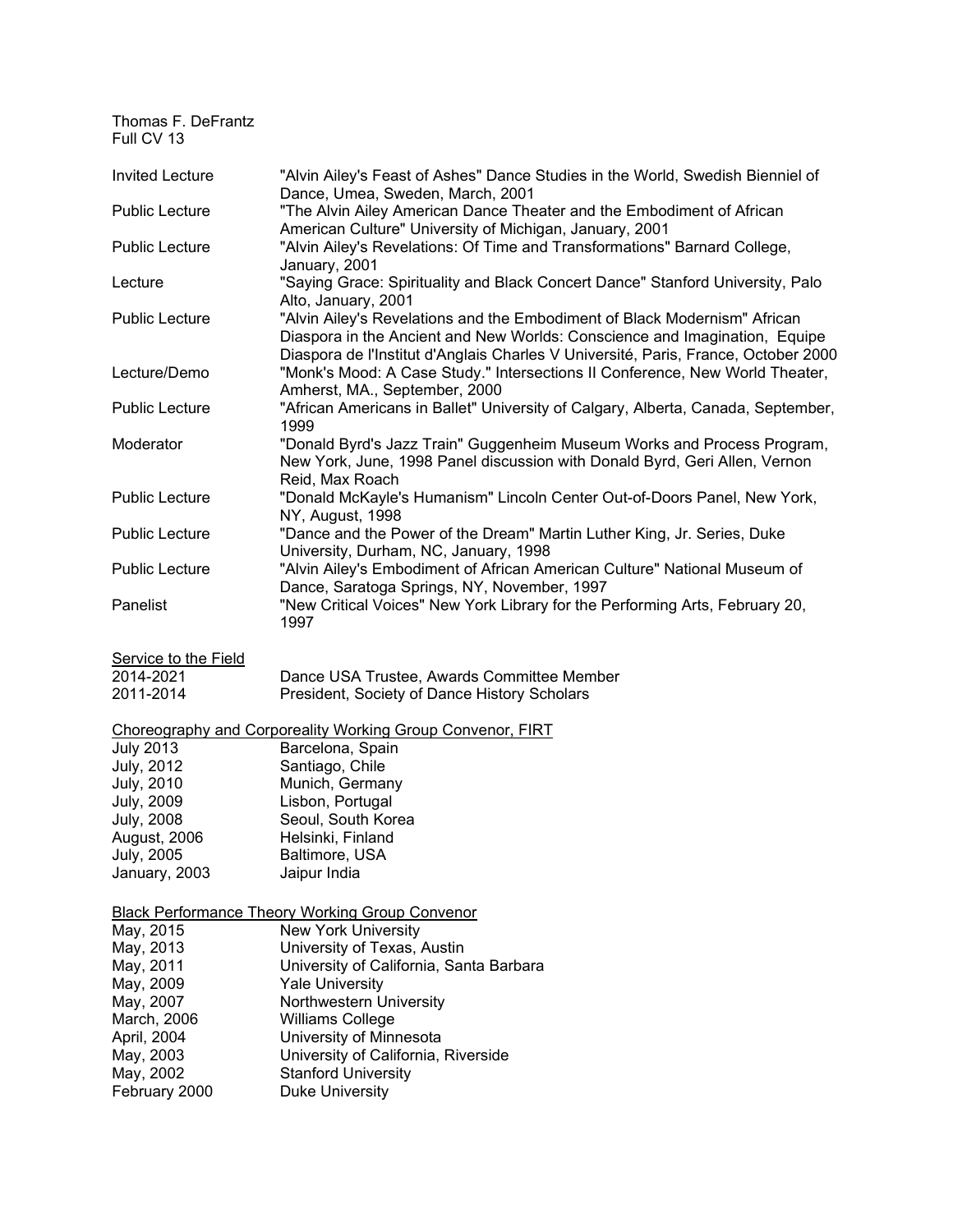Collegium for African Diaspora Dance Conference Convenor February 2018 Duke University February 2016 Duke University February 2014 Duke University

April 2012 **Duke University (Founding Meeting)** 

# Additional Conferences and Working Groups Convened

| June 2016      | <b>Curating for Communities of Color, Duke University</b> |
|----------------|-----------------------------------------------------------|
| June 2015      | Curating for Communities of Color, Duke University        |
| November 2008  | CORD Conference, Hollins University (Conference Co-Chair) |
| January, 2008  | American Dance Festival January Intensive, New York       |
| December, 2000 | Brooklyn Museum of Art, Brooklyn, New York,               |

## Professional Activities

| Adjudicator               | American College Dance Festival West [Virtual] March 2021                      |
|---------------------------|--------------------------------------------------------------------------------|
| <b>Workshop Direction</b> | making*queering*dancing MELT at Movement Research, January 18-22, 2021         |
| Adjudicator               | American College Dance Festival West Chester University of Pennsylvania,       |
|                           | March 2018                                                                     |
| Choreography              | "how could I have known?" Connecticut College, December 2017                   |
| Choreography              | "but are we good now?" Columbia College Chicago, December 2016                 |
| <b>Paper Presentation</b> | "The Race of Contemporary Ballet: Interpellations of Africanist Aesthetics"    |
|                           | Contemporary Ballet: Exchanges, Connections and Directions, Barnard College,   |
|                           | May 21, 2016                                                                   |
| Participant               | Dance and Technology Panel, @DanceNYC Symposium, Feb 28, 2016                  |
| Choreography              | "tell me a secret" Tap Repertory Choreography, Washington University in St.    |
|                           | Louis, December 2015                                                           |
| <b>Artist Residency</b>   | Columbia College Chicago, April 27-May 1, 2015                                 |
| Diss. Committee           | "Perú Negro: Choreographing and Performing Afro-Peruvian Identity, 1969 to the |
|                           | Present," Luis Paredes, SUNY Albany, 2015                                      |
| <b>Public Response</b>    | "Politics of Performance" HWL Writ Large Duke University March 25, 2015        |
| Diss. Committee           | "Choreographies of Community: Familias and its impact in the South Bronx,"     |
|                           | Jane Gabriels, Concordia University, 2015                                      |
| Workshop                  | "Black Dance After Race" New Waves International Workshop, Port Au Prince      |
|                           | and Jacmel, Haiti, 17-24 July 2014                                             |
| <b>Invited Faculty</b>    | "Dance Studies In and Of the Academy" Mellon Studies Summer Seminar,           |
|                           | Stanford University, 23-27 June 2014                                           |
| Adjudicator               | American College Dance Festival Association, Mankato, State University,        |
|                           | Mankato MN, March, 2013                                                        |
| Moderator                 | "On The Grid: Teaching and Researching in the Digital Age" Black Thought 2.0   |
|                           | Conference, Duke University, Durham, NC 7 April 2012                           |
| Adjudicator               | American College Dance Festival Association, Grand Valley State University,    |
|                           | March, 2012                                                                    |
| Participant               | Performance Technology Workshop, EMPAC, RPI, August, 2010                      |
| Adjudicator               | American College Dance Festival Association, Mercyhurst College, Erie, PA,     |
|                           | March, 2010                                                                    |
| <b>Guest Artist</b>       | Department of Dance, University of Florida, Gainesville, FL, February 2010     |
| <b>Paper Presentation</b> | "SLIPPAGE: Performance Culture Technology Projects" American Theater in        |
|                           | Higher Education Annual Conference, New York, August, 2009                     |
| Interviewer               | "Fresh Print: Mary Hinkson Jackson" American Theater in Higher Education       |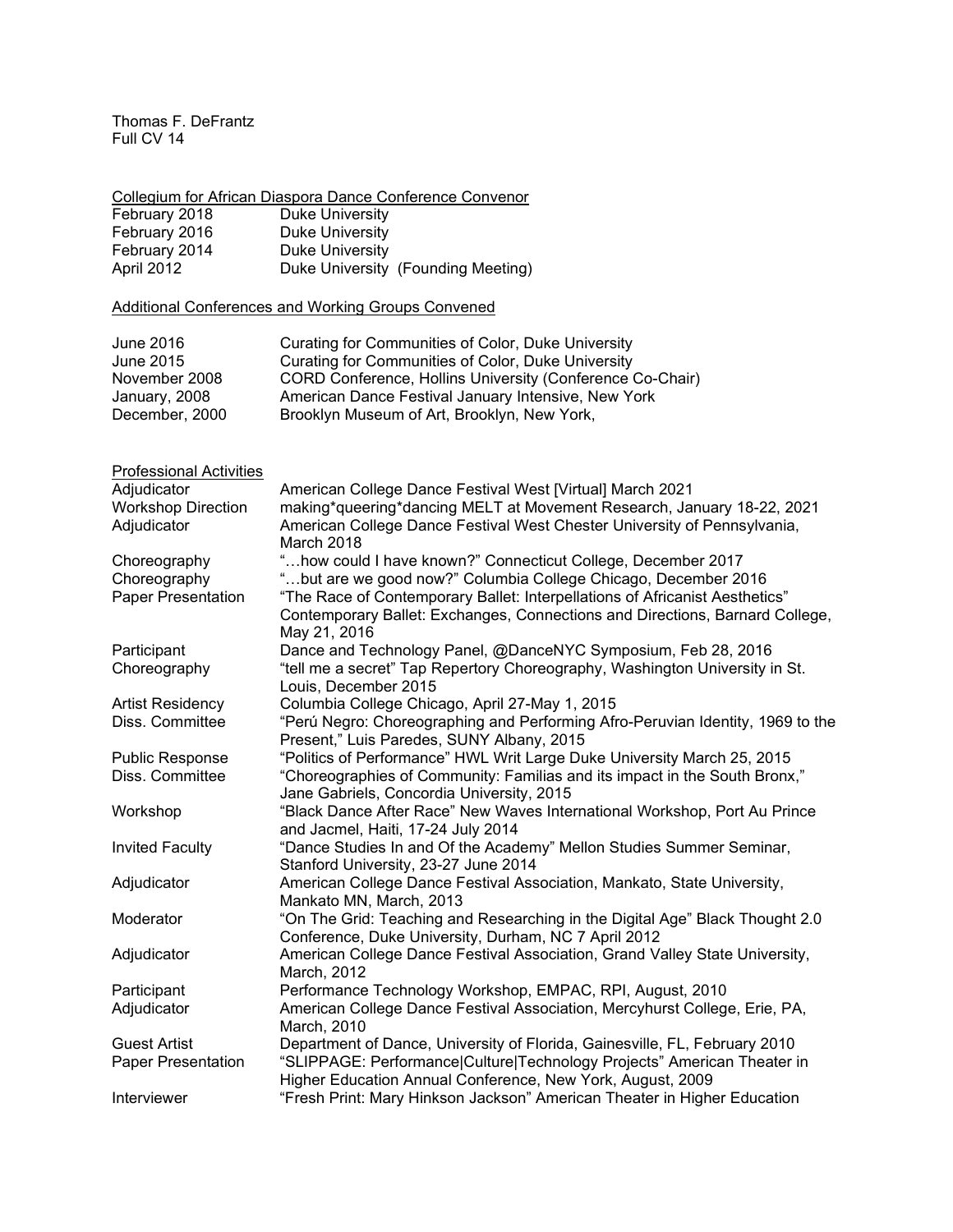|                           | Annual Conference, New York, August, 2009                                         |
|---------------------------|-----------------------------------------------------------------------------------|
| Co-Curator                | "Hip Hop Generation NEXT: International Circulations" Dancing in the              |
|                           | Streets/Lincoln Center Out of Doors, August, 2009                                 |
| Adjudicator               | American College Dance Festival Association, University of Minnesota, March,      |
|                           | 2009                                                                              |
| Paper Presentation        | "Hip Hop Habitus: v. 1" American Society for Theater Research Conference,         |
|                           | Boston, MA, November 2008                                                         |
| Paper Presentation        | "Celebrating The Black Tradition in American Dance: Richard Long" SDHS            |
|                           | Conference, Skidmore College, July, 2008                                          |
| Adjudicator               | American College Dance Festival Association, Connecticut College, February,       |
|                           | 2008                                                                              |
| Panelist                  | Dance Panel, Alpert Award in the Arts, 2007                                       |
| Paper Presentation        | "Forces of Nature: Practicing Black Diaspora" Visualizing Africa Conference,      |
|                           | Ohio University, March, 2007                                                      |
| Paper Presentation        | "Indigenous Diasporas" SDHS Conference, Banff Center, June, 2006                  |
| Moderator                 | The A.W.A.R.D. Show!, Neta Dance Company, Joyce Soho, February, 2006              |
| Artistic Residency        | University of Texas at Dallas, January, 2006                                      |
| Paper Presentation        | "Diasporic Encounters: Dancing through Shifting Terrains of Identity" American    |
|                           | Studies Association Conference, Atlanta GA, November, 2005                        |
| Paper Presentation        | "Black Breath: Gospel Music and Translocation," Performance Studies               |
|                           | International Conference, Brown University, March, 2005                           |
| Panelist                  | Dance Division, National Endowment for the Arts, Washington, D.C., July, 2004     |
|                           |                                                                                   |
| Paper Presentation        | "Abdel Salaam and Home-Grown African Beauty" Movement Re/volution                 |
|                           | Conference, University of Florida at Gainesville, February, 2004                  |
| Moderator                 | American Studies Conference, Hartford, CT, October, 2003                          |
| <b>Paper Presentation</b> | "Ulysses Dove and Concert Dance in the Africanist Grain" SDHS Conference,         |
|                           | University of Limerick, Ireland, June, 2003                                       |
| Paper Presentation        | "Queer Beauty" FIRT conference, Jaipur India, January, 2003                       |
| <b>Paper Presentation</b> | "Black Beauty" FIRT, Amsterdam, July 2002                                         |
| Presentation              | "The Quality of Gesture" Electronic Arts Seminar, Foster City, CA, October, 2001  |
| Consultant                | "Donald Byrd-El Camino Community College Project," El Camino, California,         |
|                           | November, 2000                                                                    |
| Moderator                 | "Artist in the World, World in the Artist: Katherine Dunham" American Studies     |
|                           | Conference, Detroit, MI, October, 2000                                            |
| Consultant                | "Free to Dance" PBS Documentary on African American Dance, 1997-2000              |
| Paper Presentation        | "Class is in Session: Lauryn Hill's Miseducation" Performance Studies             |
|                           | Conference, ASU, March 2000                                                       |
| <b>Guest Artist</b>       | University of Calgary, Alberta, Canada, Taught technique classes, participated in |
|                           | media events, Classroom lectures, September, 1999                                 |
| Diss. Committee           | "Dancing in Queer Clubland" Fiona Buckland, Department of Performance             |
|                           | Studies, NYU, May, 1999                                                           |
| Panelist                  | "Out in Academia" Discussion, Department of Women's Studies, MIT, April, 1999     |
| Moderator                 | "Dancing Queerly" Society of Dance History Scholars Conference, Eugene,           |
|                           |                                                                                   |
|                           | Oregon, June, 1998                                                                |
| Program Committee         | Society of Dance History Scholars 1998 Conference, Eugene, OR                     |
| Consultant                | "A Hymn for Alvin Ailey" PBS Television Program, 1999                             |
| Consultant                | "Alvin Ailey" Public Service Announcement, WPIX, New York, NY, 1998               |
| Moderator                 | "Performance Studies and Film Studies" Ford Foundation Conference of              |
|                           | Scholars, Washington, D.C., October, 1997                                         |
| <b>Paper Presentation</b> | "The [Black] Beat Made Visible: Hip Hop Dance and Body Power Performance          |
|                           | Studies Conference, Atlanta, GA, April, 1997                                      |
| <b>Paper Presentation</b> | "White Audiences for Black Spirituals" Ford Foundation Conference of Fellows,     |
|                           | Irvine, CA, October, 1996                                                         |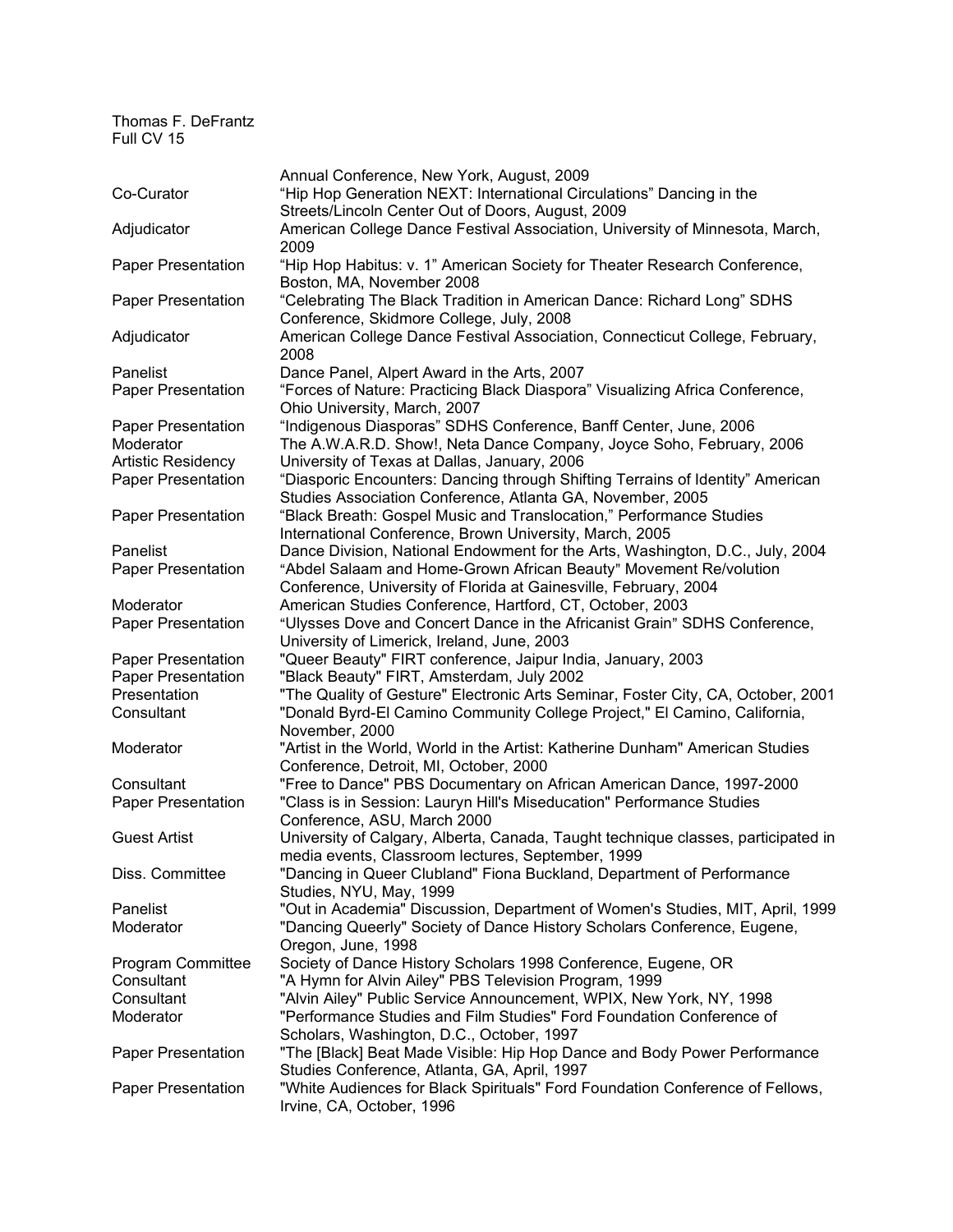| Thomas F. DeFrantz<br>Full CV 16 |                                                                                                                                                                                                                                                                  |
|----------------------------------|------------------------------------------------------------------------------------------------------------------------------------------------------------------------------------------------------------------------------------------------------------------|
| <b>Paper Presentation</b>        | "De-Sexing the Dancing Black Body: Alvin Ailey and the Construction of Gender"<br>Congress on Research in Dance Special Topics Conference "African American<br>Dance: Researching A Complex History" University of Illinois at Urbana-<br>Champaign, April 1996. |
| Panelist                         | Massachusetts Cultural Council Dance Grants, March, 1996                                                                                                                                                                                                         |
| Paper Presentation               | "Revelations: Alvin Ailey's Embodiment of African American Culture"<br>Performance Studies Conference, Evanston, Illinois, March, 1996                                                                                                                           |
| <b>Paper Presentation</b>        | "The Folk Architecture of Alvin Ailey's Choreography" Conference of Research<br>on Dance Conference, Miami, Florida, November, 1995                                                                                                                              |
| Desk Reader                      | National Institute to Preserve American Dance, Cycle II Grant Applications, 1995                                                                                                                                                                                 |
|                                  | MFA Theses Directed, University of the Arts Mobile Architecture in Dance Program                                                                                                                                                                                 |
| 2021                             | Abigail Crain "to consider instead (room for dancing)"                                                                                                                                                                                                           |
|                                  | MFA Theses Directed, ADF/Hollins University MFA Program                                                                                                                                                                                                          |
| 2006                             | Neta Pulvermacher "Gotta Go"                                                                                                                                                                                                                                     |
| 2006                             | Stafford Berry "Mumia/ Homeland Security"                                                                                                                                                                                                                        |
| 2007                             | Ruth Andrien "Becoming"                                                                                                                                                                                                                                          |
| 2007                             | Sarah Skaggs "Dances for Airports"                                                                                                                                                                                                                               |
| 2007                             | Amanda Loulaki "In Progress"                                                                                                                                                                                                                                     |
| 2008                             | Dana Caspersen "Rolling: How We Burn"                                                                                                                                                                                                                            |
| 2008                             | Elise Knudson "Third Life"                                                                                                                                                                                                                                       |
| 2009                             | Makeda Thomas "Freshwater"                                                                                                                                                                                                                                       |
| 2009                             | Tymberly Canale "SNOW: a study"                                                                                                                                                                                                                                  |
| 2009                             | Iyun Harrison "Falling In It"                                                                                                                                                                                                                                    |
| 2009                             | Meghan McLyman "Last on Harbour Drive"                                                                                                                                                                                                                           |
| 2009                             | G. Alex Smith "Relinquish: The Intermediary of Knowing and Being"                                                                                                                                                                                                |
| 2010                             | Margaret Morrison "Queer Vaudeville: An Intersection Of Race, Gender, History,<br>And Sexuality In Tap Dance"                                                                                                                                                    |
| 2010                             | Tessa Chandler "Making Statements, Practicing Questions, Inscribing Memories"                                                                                                                                                                                    |
| 2010                             | Dahlia Butler "8-Minute Meditations"                                                                                                                                                                                                                             |
| 2010                             | Arnold Quintane "Repetition Obsession"                                                                                                                                                                                                                           |
| 2011                             | Rosalynde LeBlanc Loo "Plainspoken"                                                                                                                                                                                                                              |
| 2011                             | James Morrow "The Breaking Point"                                                                                                                                                                                                                                |
| 2011                             | Helen Pickett "CONNECTION: Directing Toward Presence"                                                                                                                                                                                                            |
| 2011                             | Dana Ruttenberg "Present Absent"                                                                                                                                                                                                                                 |
| 2011                             | Solveig Santillano "Faces of Trafficking"                                                                                                                                                                                                                        |
| 2012                             | Gaspard Louis "Souke/Shake"                                                                                                                                                                                                                                      |
| 2012                             | Patrick Mueller "This Is My Statue: a discussion of and reflection on Salon<br>Romantik, op.1 v.4: now they have left me, I sleep in your embrace"                                                                                                               |
| 2012                             | Rustin Van Katwyck "Remembering Ralph"                                                                                                                                                                                                                           |
| 2013                             | Dawn Bazemore "Boundless"                                                                                                                                                                                                                                        |
| 2013                             | David Cesler "Why Do We Lift?"                                                                                                                                                                                                                                   |
|                                  |                                                                                                                                                                                                                                                                  |

# Editorial Boards

| $2013 -$ | The Journal of Dance, Movement and Spiritualities, Bristol, UK |
|----------|----------------------------------------------------------------|
| $2012 -$ | Dance Research Journal of Korea, Seoul, Korea                  |
| $2012 -$ | The Black Scholar (Advisory Board) Seattle, WA, USA            |
| 2011 -   | Choreographic Practices, Bristol, UK                           |
| $2009 -$ | Popular Entertainment Studies, Newcastle, Australia            |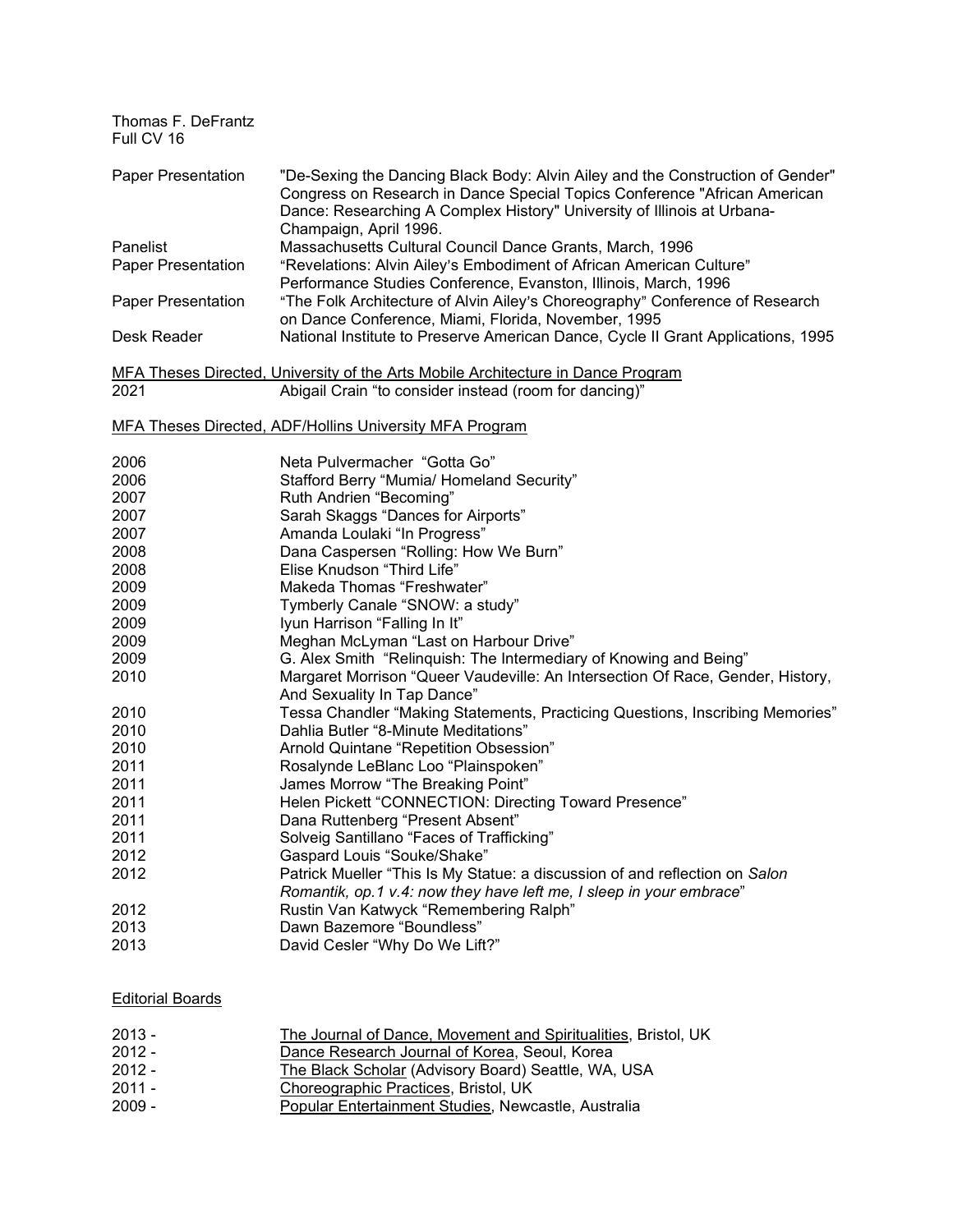| Citations               |                                                                              |
|-------------------------|------------------------------------------------------------------------------|
| <b>Expert Interview</b> | The School That Camille A. Brown Built - New York Times Sept 2, 2020         |
| <b>Expert Interview</b> | "Can Dance Make a Just America?" New York Times Nov 29, 2019                 |
| <b>Expert Interview</b> | "In Search of Fred Astaire" BBC2 Special, Broadcast 2017                     |
| <b>Expert Interview</b> | "Festivalbonanza, New York" Norsk Shakespeare Theater Tidsskrift 2-3, 2016   |
| <b>Expert Interview</b> | "The March on Washington Fifty Years Later" WUNC 91.5, August, 2013          |
| <b>Expert Interview</b> | "Dance Crazes" WNYC 93.9. May 1, 2012                                        |
| <b>Expert Interview</b> | "Warrior Woman: Shani Collins Embodies the Spirit of Ronald K. Brown's       |
|                         | Evidence - And Then Some" by Eva Yaa Asantewa, Dance Magazine, October,      |
|                         | 2008                                                                         |
| <b>Expert Interview</b> | "Bahia's Vibrant Culture Shines in the Dances of Bale Folclorico" by Rebecca |
|                         | Ostriker, Boston Globe October 21, 2004                                      |
| <b>Expert Interview</b> | "Black American Dance" BBC, June, 2003                                       |
| <b>Expert Interview</b> | "Gus Solomons, Jr. At MIT" WGBH "Greater Boston Arts," Nov 2002              |
| <b>Expert Interview</b> | "Rennie Harris Rome and Jewels" WGBH "Greater Boston Arts," Nov 2000         |
| <b>Creative Profile</b> | "Monk's Mood" Feature Interview, Boston Herald, December 3, 1999             |
| <b>Artist Profile</b>   | "The Black Voice," Canadian Public Radio, September, 1999                    |
| <b>Artist Profile</b>   | WGBH "Greater Boston Arts," March, 1999 as Director of "Pure PolyEsther"     |
| <b>Expert Interview</b> | BBC World Radio "Alvin Ailey" Broadcast December 24, 1998                    |

Recent Presses and Manuscript Reviews

Oxford University Press University of Illinois Press Duke University Press Bloomsbury Press University of Florida Press

Book Jacket Endorsements

| 2021 | Between Breaks: The Jazz Tradition and Black Vernacular Dance by Christi Jay Wells,  |
|------|--------------------------------------------------------------------------------------|
|      | <b>Oxford University Press</b>                                                       |
| 2020 | The Wisdom of the Body: What Embodied Cognition Can Teach Us about Learning,         |
|      | Human Development, and Ourselves by Erik Shonstrom, Rowman & Littlefield             |
| 2020 | Perpetual Motion: Dance, Digital Cultures, and the Common by Harmony Bench,          |
|      | University of Minnesota Press                                                        |
| 2019 | Valuing Dance: Commodities and Gifts in Motion by Susan Leigh Foster, Oxford         |
|      | University Press                                                                     |
| 2018 | Dancing in Blackness: A Memoir by Halifu Osumare, University Press of Florida        |
| 2018 | Consuming Dance: Choreography and Advertising by Colleen T. Dunagan, Oxford          |
|      | <b>University Press</b>                                                              |
| 2016 | Blacktino Queer Performance edited by E. Patrick Johnson and Ramón H. Rivera-        |
|      | Servera, Duke University Press                                                       |
| 2016 | Contemporary Directions in Asian American Dance edited by Yutian Wong, University of |
|      | <b>Wisconsin Press</b>                                                               |
| 2015 | Dramaturgy in Motion: At Work on Dance and Movement Performance by Katherine         |
|      | Profeta, University of Wisconsin Press                                               |
| 2015 | Dancers as Diplomats: American Choreography in Cultural Exchange by Clare Croft,     |
|      | <b>Oxford University Press</b>                                                       |
| 2013 | Engaging Bodies: The Politics and Poetics of Corporeality by Ann Cooper Albright,    |
|      | <b>Wesleyan University Press</b>                                                     |
| 2012 | Multimedia Performance edited by Rosemary Klich and Edward Scheer, Palgrave          |
|      | McMillan                                                                             |
| 2011 | Afro-Mexico: Dancing Between Myth and Reality by Anita Gonzàlez, University of Texas |